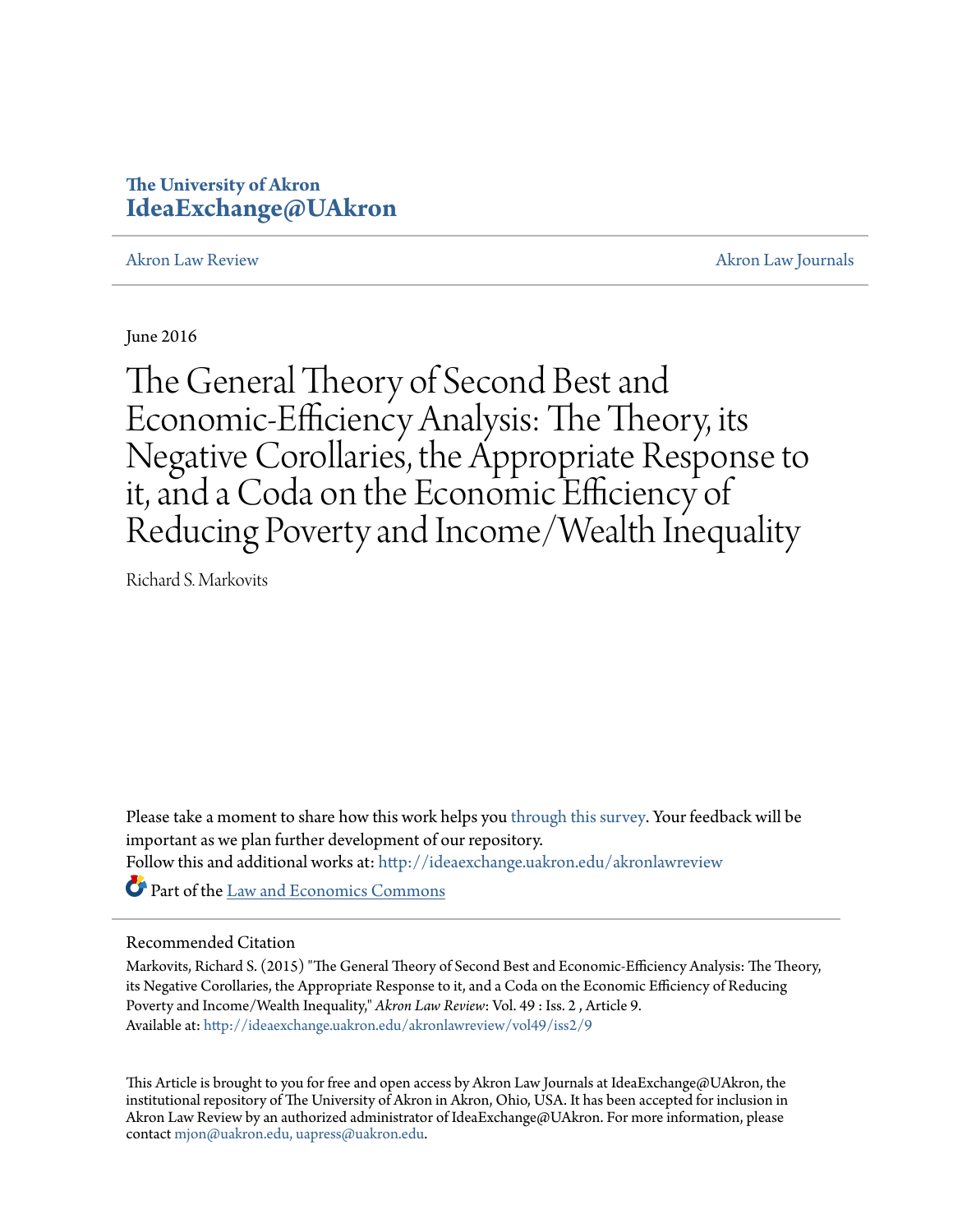# **THE GENERAL THEORY OF SECOND BEST AND ECONOMIC-EFFICIENCY ANALYSIS: THE THEORY, ITS NEGATIVE COROLLARIES, THE APPROPRIATE RESPONSE TO IT, AND A CODA ON THE ECONOMIC EFFICIENCY OF REDUCING POVERTY AND INCOME/WEALTH INEQUALITY**

## *Richard S. Markovits[\\*](#page-1-0)*

| $\mathbf{I}$ . |                                                        |  |
|----------------|--------------------------------------------------------|--|
| II.            | A Non-Economic and Economic Illustration of the        |  |
|                | Central Point of The General Theory of Second Best440  |  |
| III.           | The Economically-Efficient Protocol for Predicting or  |  |
|                | Postdicting the Economic Efficiency of a Choice 447    |  |
|                | IV. The Economic Efficiency of Taxing Those Who Are    |  |
|                | Better-Off Than the Average Member of the Relevant     |  |
|                | Society to Finance Redistributions That Reduce Poverty |  |
|                |                                                        |  |
| V              |                                                        |  |
|                |                                                        |  |

## I. INTRODUCTION

A significant percentage of scholarly economics articles, and a far higher percentage of scholarly Law & Economics articles, focus on the economic or allocative efficiency<sup>[1](#page-1-1)</sup> of the non-government or government choices they investigate—i.e., on the difference between the equivalentdollar gains a relevant choice confers on its beneficiaries and the

1

<span id="page-1-0"></span><sup>\*</sup> John B. Connally Chair in Law, University of Texas School of Law. B.A. (Cornell Univ.); Ph. D. (Economics) (London School of Economics); L.L.B. (Yale Law School); M. Phil. (Oxford Univ.).

<span id="page-1-1"></span><sup>1.</sup> I sometimes substitute the expression "allocative efficiency" for "economic efficiency" to remind readers that the concept is a technical term—in particular, to combat the mistaken tendency of economists and their readers to assume that increases in economic efficiency are morally valuable in themselves and, indeed, that choices that increase economic efficiency are always morally desirable.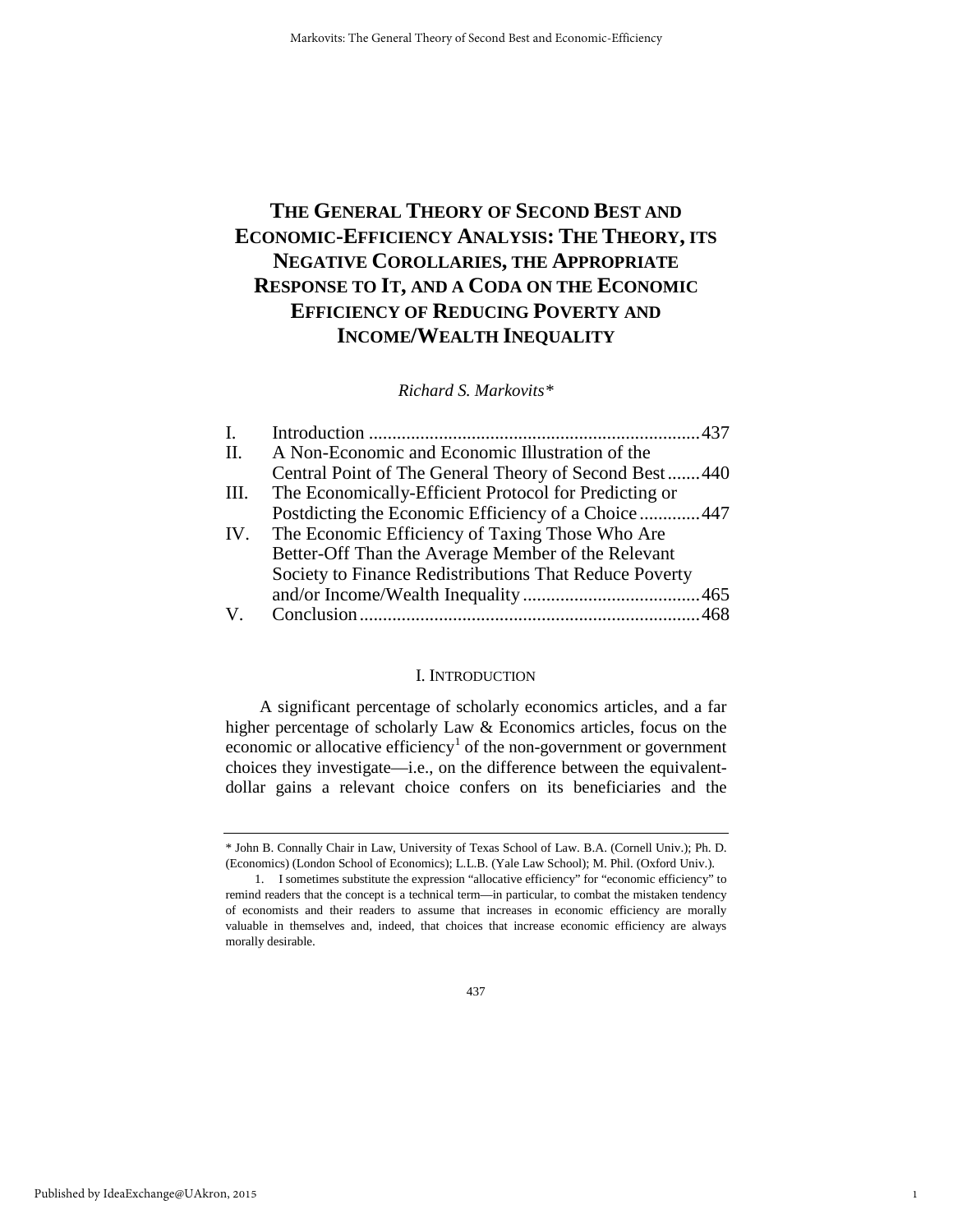equivalent-dollar losses it imposes on its victims.<sup>[2](#page-2-0)</sup> Economists have never tried to assess any choice's impact on economic efficiency by identifying all or a random sample of the choice's winners and losers and estimating these parties' respective equivalent-dollar gains and losses. In part, this fact reflects the incentives that the beneficiaries/victims of any choice have respectively to exaggerate the magnitude of the equivalent-dollar gains/losses it would confer/impose on them (to the extent that their doing so increases the probability that any government choice in question will be made/rejected or any nongovernment choice in question will be allowed/prohibited). And in part, it reflects the prohibitive cost and difficulty of estimating the gains and losses that individual winners and losers experience through any method that does not rely on their testimony. The impracticability of this approach to assessing a choice's economic efficiency has led economists to base their economic-efficiency assessments on Welfare Economics propositions that relate the impact of a choice on economic efficiency to its impact on the number and magnitude of the Pareto imperfections in the economy—i.e., of the various types of "imperfections" whose individual exemplars could cause economic inefficiency in an otherwise Pareto-perfect economy (see discussion below). Although this general approach is almost certainly best, the particular Welfare Economics proposition on which economists have relied, and overwhelmingly continue to rely, is wrong.

The vast majority of economists base their approach to economicefficiency assessment on the assumption that the fact that the economy will contain no economic inefficiency if it contains no Pareto imperfections (no imperfections in seller competition, no imperfections in buyer competition, no externalities, no taxes on the margin of income, no relevant imperfections in the information available to a resource allocator [resource-allocator sovereignty], no failures to maximize by principal resource allocators [given the information that is available to them] and no [critical] buyer surplus) has two critical implications: (1) any choice that reduces the number or magnitude of the Pareto imperfections in an economy will tend to reduce the amount of

<span id="page-2-0"></span><sup>2.</sup> The text refers to *equivalent*-dollar gains and losses rather than to dollar gains and losses because many of the relevant effects not only are not direct monetary effects but, in some instances, also cannot be capitalized by the person that experiences them. Take, for example, the equivalentdollar gain that the owner of swampland who values it positively (for sentimental reasons) despite the fact that its market value is zero obtains from an environmental policy that cleans up the water in the swamp and/or the air over the swamp. If the policy does not improve the property sufficiently for it to have a positive market value post-policy, this winner will not be able to capitalize his equivalent-dollar gain.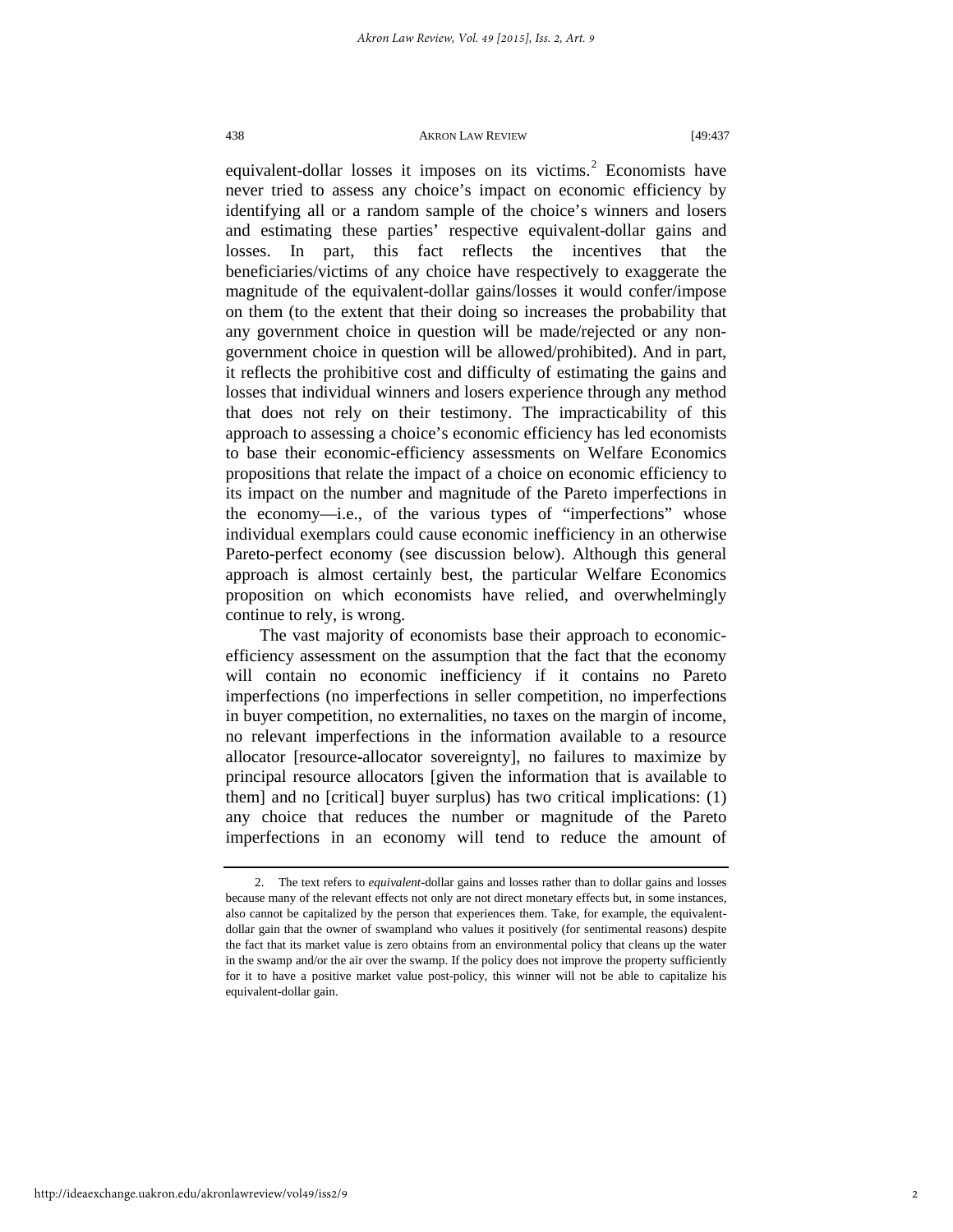economic inefficiency in that economy even if it does not eliminate all Pareto imperfections in the economy and (2) any choice that increases the number or magnitude of the Pareto imperfections in an economy will tend to increase the amount of economic inefficiency in that economy. In making this assumption, these scholars ignore one or both of the following: (1) the related facts that (A) the Pareto imperfection that the policymaker is in a position to reduce or eliminate (that the economicefficiency analyst is assuming could be reduced or eliminated) is not the only Pareto imperfection in the economy and (B) the economy would be Pareto-imperfect even if the Pareto imperfection in question were eliminated and/or (2) the central lesson of The General Theory of Second Best—*viz.*, since in general any Pareto imperfection one can eliminate will be as likely to counteract as to exacerbate the net joint effect of the Pareto imperfections that remain, there is no general reason to believe that the fact that a choice will reduce the number or magnitude of the Pareto imperfections in an economy will even tend on that account to increase economic efficiency if it will not eliminate all Pareto imperfections in the economy.<sup>[3](#page-3-0)</sup> In Part II, this Article will describe The General Theory of Second Best and its central point. In Part III, I will set forth a twenty-nine step protocol for estimating the economic efficiency of any given choice. In Part IV, I will discuss the economic efficiency of

<span id="page-3-0"></span><sup>3.</sup> For a detailed critique of a wide variety of canonical economics and Law  $\&$  Economics articles and bodies of literature that execute analyses of the economic efficiency of the policies on which they focus on the assumption that The General Theory of Second Best can be ignored—i.e., on the implicit assumption either that the Pareto imperfection that the policy in question targets is the only (relevant) Pareto imperfection in the economy and/or that the other relevant Pareto imperfections the relevant economy contains perfectly counteract each other's relevant effects—see RICHARD S. MARKOVITS, TRUTH OR ECONOMICS: ON THE DEFINITION, PREDICTION, AND RELEVANCE OF ECONOMIC EFFICIENCY 271-338 (Yale University Press, 2008). For a critique of the various arguments that economists who acknowledge the existence of The General Theory of Second Best allege justify their and the profession's ignoring it, see *id*. at 338-42. I should add that the General Theory of Second Best also applies when the maximand is something other than economic efficiency. For example, if one makes the contestable assumption that the point of a legal trial is to discover the truth of the matter and also makes the contestable assumption that truth would be discovered if the trier-of-fact were ideal and all possibly-relevant evidence were introduced at trial, a second-best argument might lead to the conclusion that, when actual triers-of-fact (say, juries) are imperfect, outcomes would be improved if certain categories of evidence were deemed inadmissible. Or, if the distributive optimum were that all relevant creatures have the same, meaningful opportunity to do X or the same amount of resources (measured by their allocative value in their alternative uses) and one could in each case develop a set of sufficient conditions for the achievement of either of these possible distributive optima, in a world in which one or more members of the (different) sets of optimal conditions for the achievement of either optimum will not be fulfilled, one might be able to make a second-best argument for failing to fulfill one or more of the other members of the different sets of sufficient conditions for achieving one of the optima in question.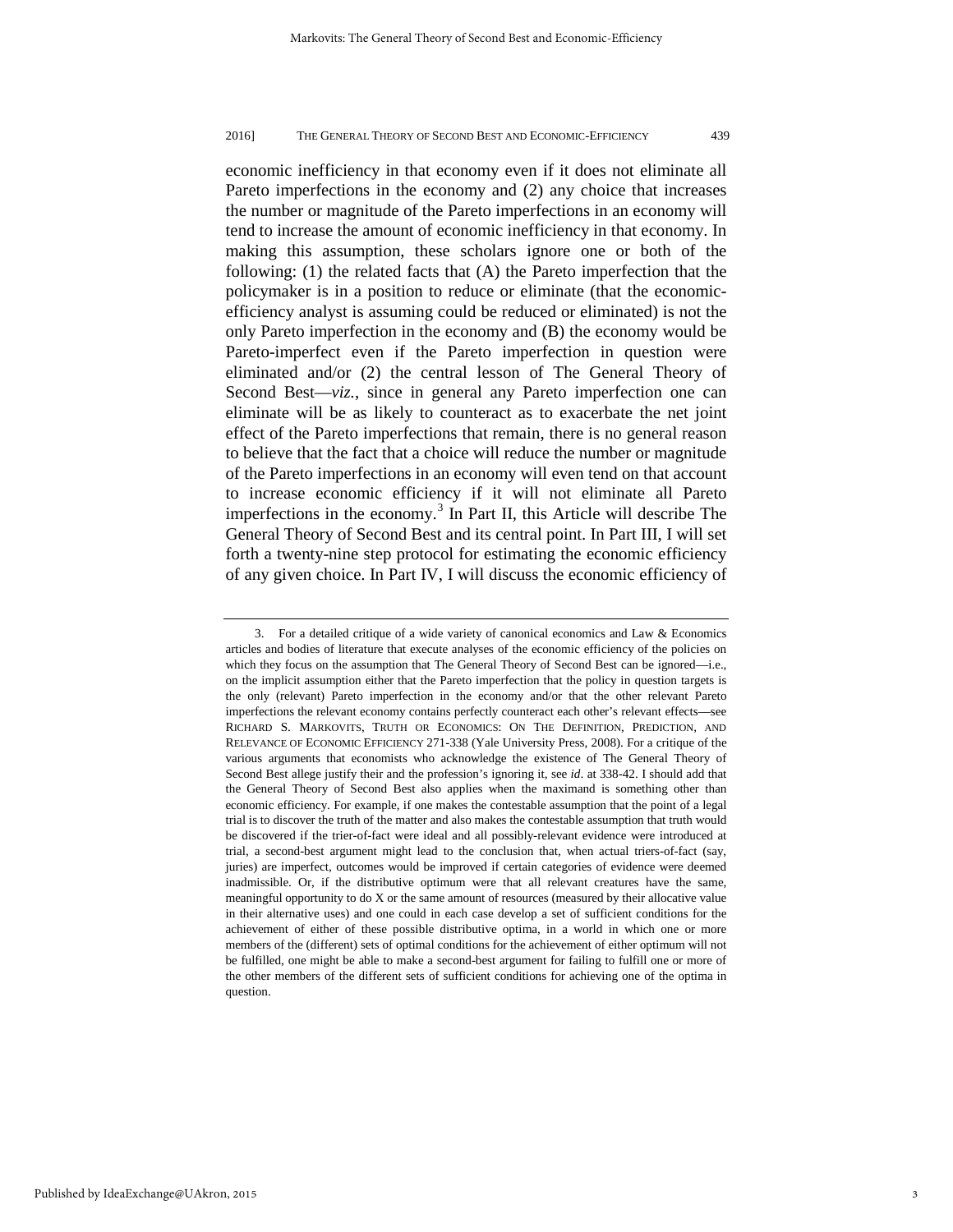egalitarian wealth-redistribution policies in a way that reflects The General Theory of Second Best and conclude that such redistributions would be far more economically efficient than economists tend to assume—indeed, in my judgment, would probably be economically efficient, all things considered. Part V contains a brief conclusion.

# II. A NON-ECONOMIC AND ECONOMIC ILLUSTRATION OF THE CENTRAL POINT OF THE GENERAL THEORY OF SECOND BEST

This Part uses a non-economic example and then an economic example to illustrate The General Theory of Second Best's central, negative conclusion that, once one or more members of a set of sufficient conditions for the attainment of an optimum will not be fulfilled, choices that increase the extent to which the other members of that set of sufficient conditions for the attainment of that optimum are fulfilled cannot be assumed to even tend to bring one closer to the optimum. Here is the non-economic example. Assume that there is an ideal way to drive a car around a corner (I will not specify the associated maximand or objective function [whatever it is that would ideally be maximized])—*viz.*, to drive the car 15 miles per hour and turn the steering wheel in the appropriate direction 40 degrees per second. If the car is being driven 15 miles per hour, the optimal rate at which to turn the steering wheel will be 40 degrees per second because, if one turns the steering wheel 40 degrees per second in the appropriate direction, both (all) of the optimal conditions will be fulfilled, and the optimum will be achieved. However, what if the accelerator is jammed, the car is moving 85 miles per hour, and nothing can be done about those facts? Will it be (second-best) optimal to turn the steering wheel 40 degrees per second in the appropriate direction? Almost certainly not. Although it might turn out that fulfilling the second optimal condition (turning the steering wheel 40 degrees per second in the appropriate direction) is second-best optimal, any such reality will be fortuitous in the sense that it will not follow from the fact that turning the steering wheel 40 degrees per second in the appropriate direction is an optimal condition (belongs to a set of sufficient conditions for the achievement of the relevant optimum). To determine the best way to turn the steering wheel when the car is traveling 85 miles per hour, one would have to examine how departures from the two optimal conditions interact to cause suboptimal outcomes both in general and in the particular relevant context. For example, the presence of a steel-reinforced concrete wall 50 yards from the road may play an important role in the relevant analysis even if it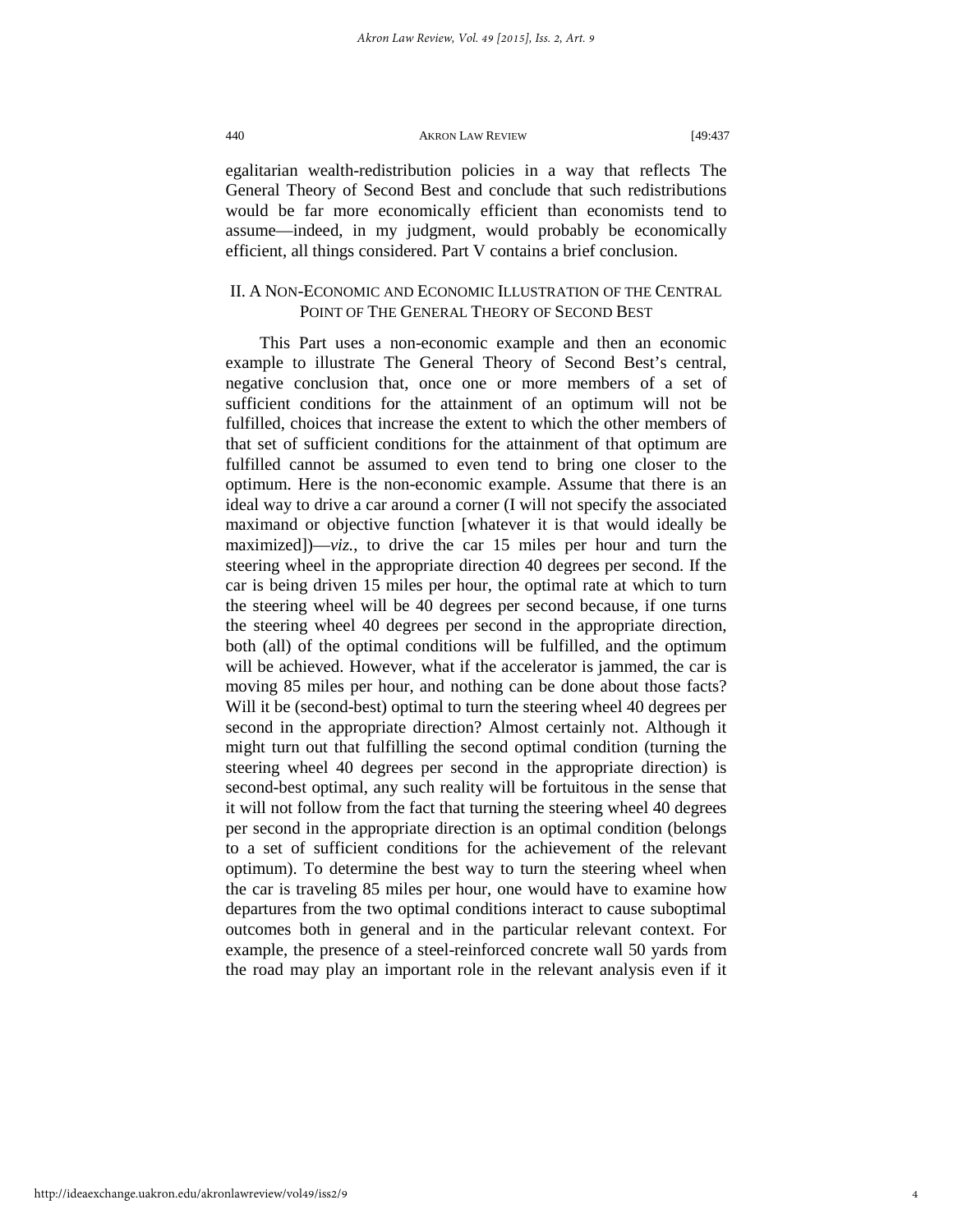would play no role in determining the optimal way to drive the car around the corner in question.

The pertinent points of this example are: (1) once one of two optimal conditions is not fulfilled, there is no general reason to believe that fulfilling or more closely approximating the second optimal condition will even tend to improve the outcome and (2) in order to determine whether to fulfill or more closely approximate the second of two optimal conditions when the first is not fulfilled (or, more generally, what to do about a second of two outcome-determinants when the magnitude of the first outcome-determinant is not first-best), one must combine an appropriate theoretical analysis with context-specific empirical findings.

Even at this juncture, it may be helpful to be more specific about the negative corollaries of The General Theory of Second Best. The General Theory of Second Best has the following seven economicefficiency-related negative corollaries:

1. the fact that "no imperfections in seller competition" is one of the set of Pareto-optimal conditions—which constitutes a set of sufficient conditions for the maximization of economic efficiency—does not justify the conclusion that any choice that reduces the number or magnitude of the imperfections in seller competition in an economy that will still be Pareto-imperfect post-choice will tend to increase economic efficiency on that account;

2. the fact that "no imperfections in buyer competition" is one of the set of Pareto-optimal conditions—which constitutes a set of sufficient conditions for the maximization of economic efficiency—does not justify the conclusion that any choice that reduces the number or magnitude of the imperfections in buyer competition in an economy that will still be Pareto-imperfect post-choice will tend to increase economic efficiency on that account;

3. the fact that "no (real) externalities" is one of the set of Paretooptimal conditions—which constitutes a set of sufficient conditions for the maximization of economic efficiency—does not justify the conclusion that a choice that reduces the number or magnitude of externalities in an economy that will still be Pareto-imperfect postchoice will tend to increase economic efficiency on that account;

4. the fact that "no taxes on the margin of income" (i.e., no taxes that increase [directly or indirectly] with income) is one of a set of Paretooptimal conditions—which constitutes a set of sufficient conditions for the maximization of economic efficiency—does not justify the conclusion that a choice that reduces the number or magnitude of taxes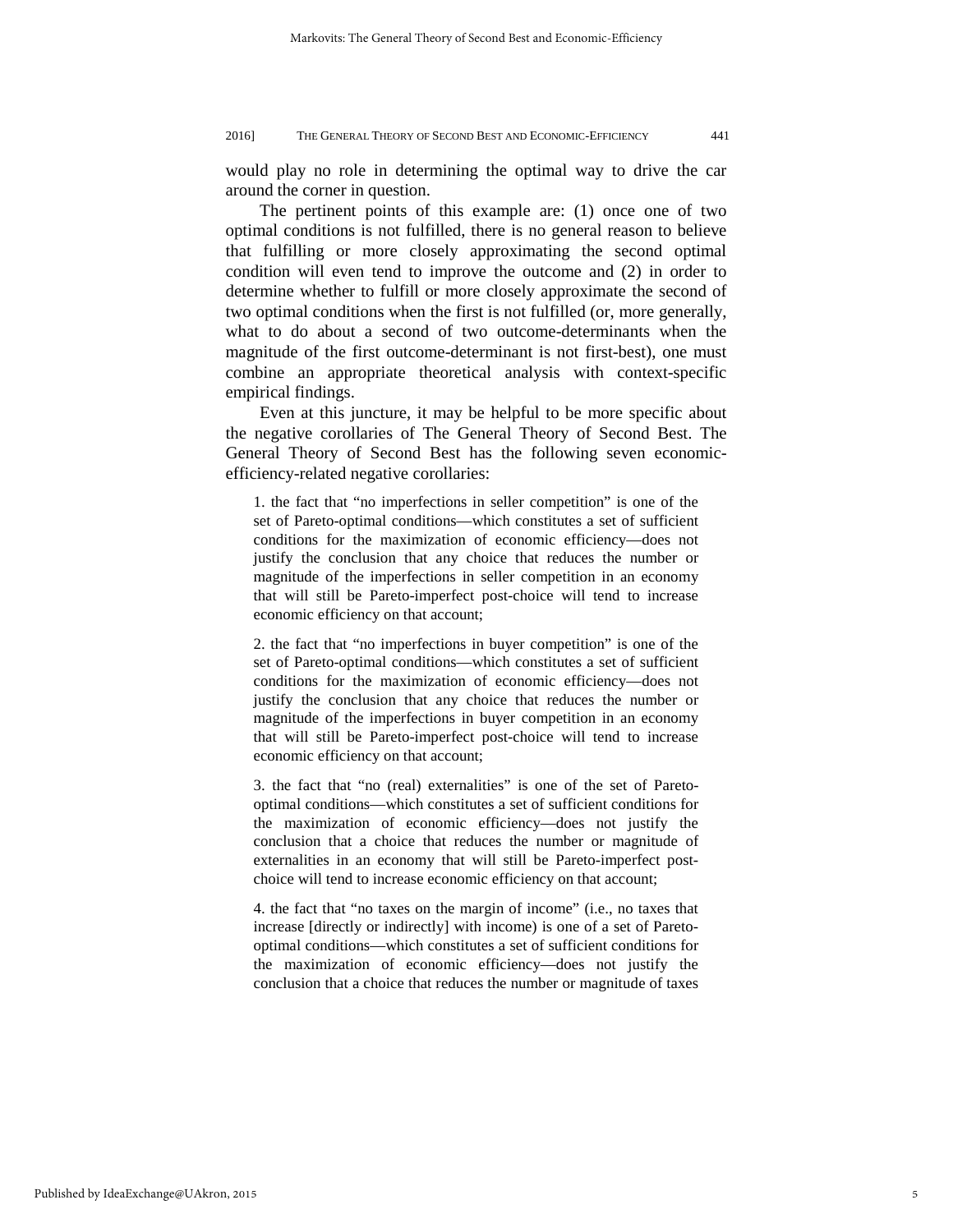on the margin of income in an economy that will still be Paretoimperfect post-choice will tend to increase economic efficiency on that account;

5. the fact that "all resource allocators are sovereign" (i.e., know everything they need to know to identify the choices that would best satisfy their preferences) is one of the set of Pareto-optimal conditions—which constitutes a set of sufficient conditions for the maximization of economic efficiency—does not justify the conclusion that choices that will improve the relevant information that resource allocators have in an economy that will still be Pareto-imperfect postchoice will tend to increase economic efficiency on that account;

6. the fact that "each resource allocator would always make the resource-allocating choices that would maximize the extent to which his or her preferences are satisfied if each had all relevant information [that each resource allocator always maximizes])" is one of the set of Pareto-optimal conditions—which constitutes a set of sufficient conditions for the maximization of economic efficiency—does not justify the conclusion that choices that reduce the extent to which resource allocators fail to maximize (given the information that is available to them) in an economy that will still be Pareto-imperfect post-choice will tend to increase economic efficiency on that account; and

7. the fact that "no resource-allocating choice yields a critical amount of buyer surplus (an amount that critically affects the choice that is made)" is one of the set of Pareto-optimal conditions—which constitutes a set of sufficient conditions for the maximization of economic inefficiency—does not justify the conclusion that choices that reduce the frequency or the extent to which buyer surplus is critical in an economy that will still be Pareto-imperfect post-choice will tend to increase economic efficiency on that account.

The economic example focuses on the conventional claim (which is alleged to supply an economic-efficiency rationale for pro-competition policies) that any imperfection that decreases the price competition a seller faces will cause the seller to increase economic inefficiency by choosing not to produce one or more units of the relevant product despite the fact that the production of these units would be economically efficient (and, relatedly, that any policy that increases the price competition a seller faces will cause the seller to decrease economic inefficiency by inducing the seller to increase its unit output of the good in question). Although the economists who make this claim do not specify even the category of use from which the resources used by the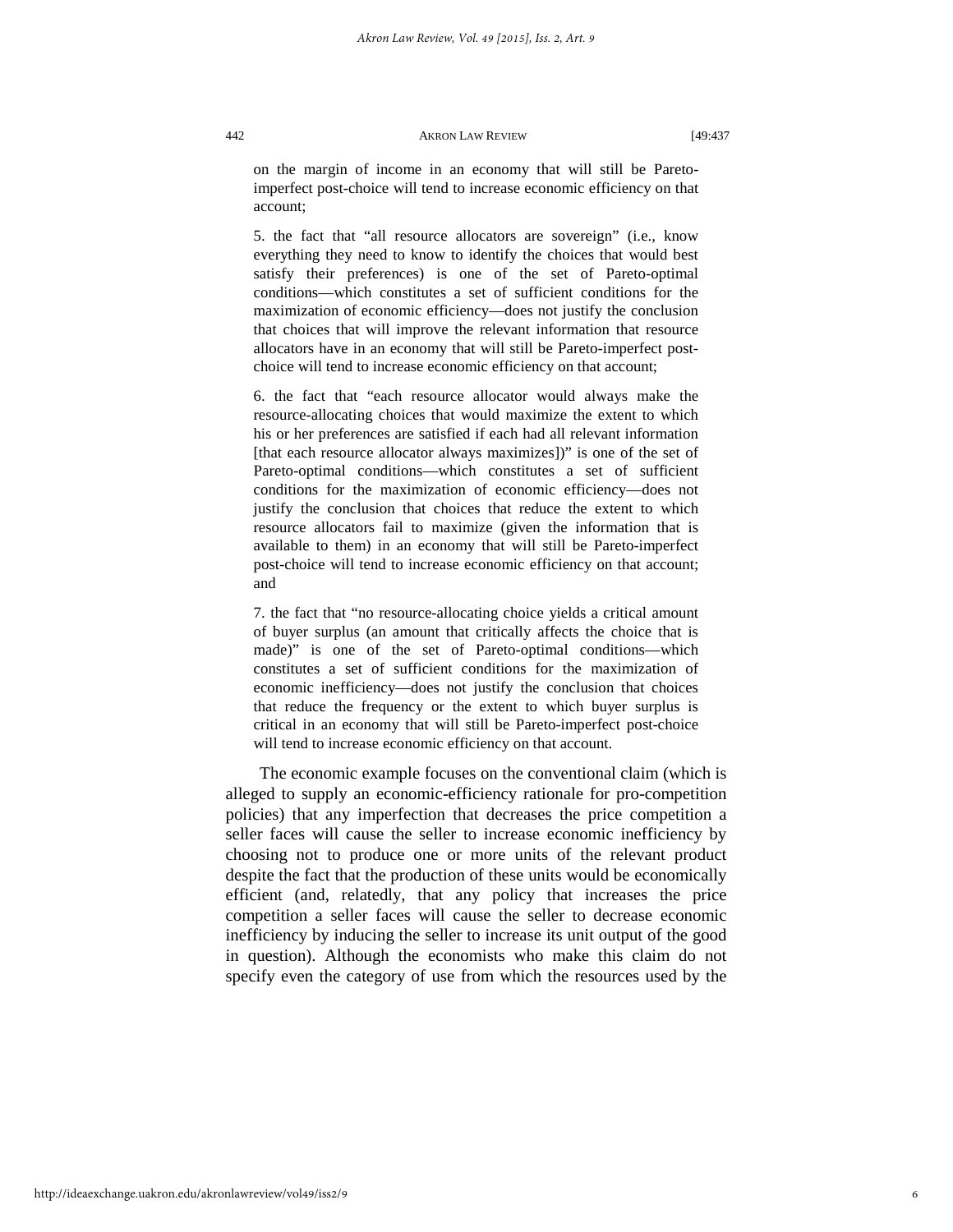seller that faces imperfect price competition withdraws the resources it uses to produce units of its product, I will assume (as I think they are assuming implicitly) that the resources in question were or would be withdrawn from alternative unit-output-increasing uses (from the production of units of other products). Those who claim that any imperfections in price competition an individual seller faces will cause it to produce too few units of its product from the perspective of economic efficiency assume perfectly plausibly that any seller that faces imperfections in price competition (1) will face a downward-sloping demand curve—i.e., will be operating in a situation in which the successive units it could produce of its product will have progressivelylower dollar values to the successive, usually-different buyers who place the highest dollar-value on the successive units in question—and (2) will not find it profitable to engage in price discrimination—indeed, will find that the most-profitable or least-unprofitable way to price any quantity of its product will be to set the single per-unit price for that product that will result in the relevant quantities being purchased and charge that perunit price for all units of its product. *Ad arguendo*, I will accept both of these assumptions (though each will be inaccurate in some cases).

Proponents of these claims then point out that (on the above two assumptions) the additional (marginal) revenue that a seller that faces imperfections in price competition would obtain by selling the first (say  $[n + 1]$ th) unit of its product it finds just unprofitable to sell (the first extra-marginal unit of its product) will be lower than the price for which it could sell that unit since in order to sell the  $(n + 1)$ th unit at the highest price for which it could be sold, the seller would have to take a lower price on the *n* units of its product it could have sold for a higher price. Proponents of these claims then (1) assert that the highest price for which any unit of any product could be sold equals the allocative value of that unit (the net dollar gain to all affected parties generated by its being consumed by its buyer as opposed to its being destroyed in some allocatively-costless way) and (2) point out that (on the two additional assumptions previously delineated) the preceding assertion implies that the private benefits that any producer that faces an imperfection in price competition would obtain by producing the first unit of its product it finds unprofitable to produce will be lower than the allocative benefits that the consumption of that unit (once it was produced) would generate.

Although the assumption delineated after (1) in the preceding sentence will not always be correct in an otherwise-Pareto-imperfect economy (in which consumption can generate externalities, buyers can misjudge the dollar value of a good to them, buyers can misestimate the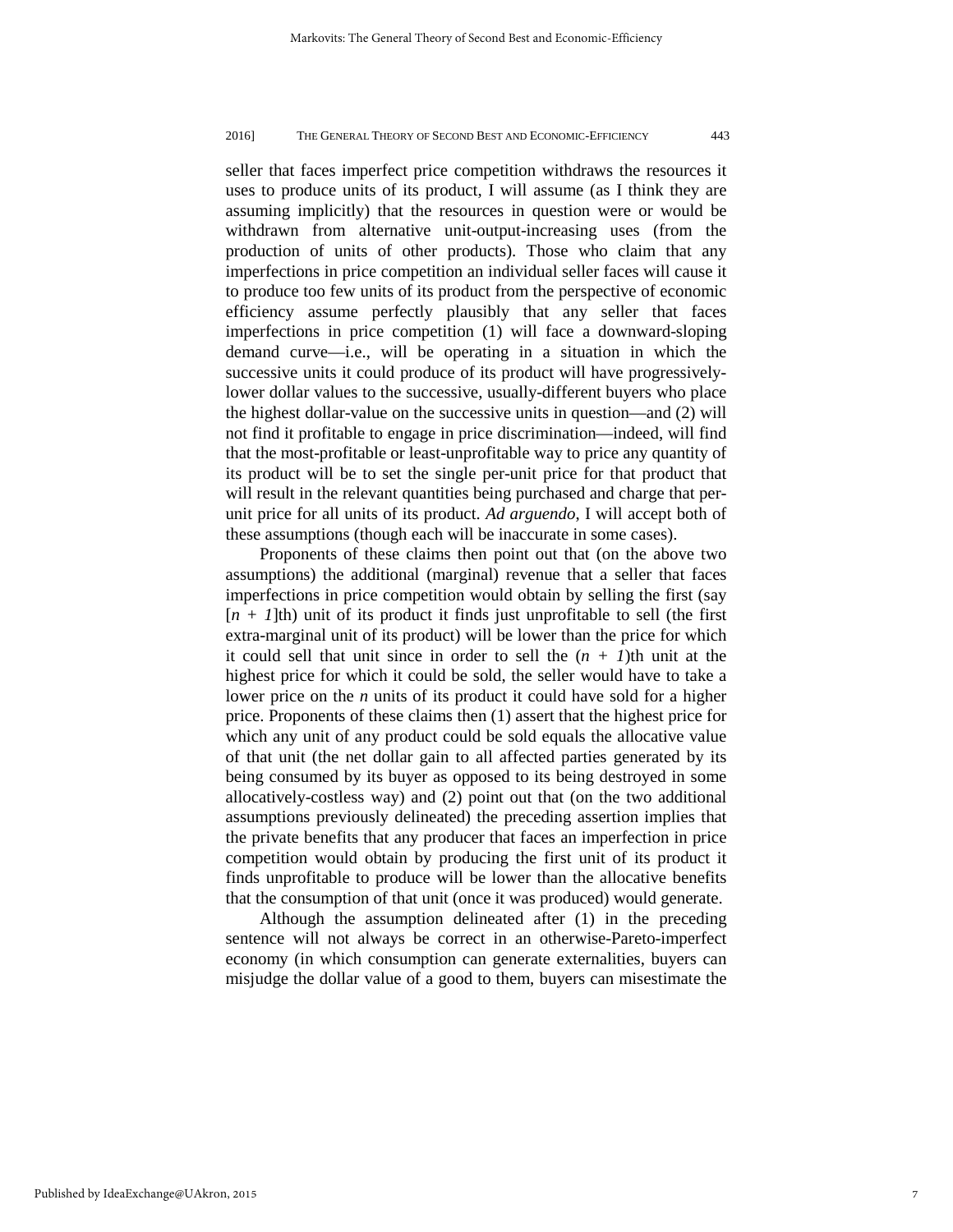dollar cost to them of buying a good, buyers may be non-discriminating monopsonists, buyers may fail to maximize [given the information they possess], and taxes may be levied on the sale of products), *ad arguendo* I will ignore this Second-Best-Theory-relevant reality in the text that follows. On the plausible assumption that any seller's production of the first extra-marginal unit of its product would cause the seller to incur an infinitesimally-small loss and the dubious<sup>[4](#page-8-0)</sup> (implicit) assumption that the private additional (marginal) cost the seller would have to incur to produce the first unit of its product it would find unprofitable to sell would equal the allocative cost of its production of that unit (the allocative value that the resources that the production of that unit would "use up" would generate in their alternative employments), the proponents of these claims then point out that the preceding conclusion implies that the decision of any seller that faces an imperfection in price competition *not to produce the first unit of its product it finds (just) unprofitable to produce* is economically inefficient. Proponents point out that, if the relevant marginal private cost equals the relevant marginal allocative cost, the fact that any imperfection in price competition would reduce the private benefits to the producer of producing its first extramarginal unit of output below the allocative benefits that the consumption of that unit of output would generate would imply that the choice to produce that first extra-marginal unit of output would be not only less profitable than economically efficient but also economically inefficient (would sacrifice allocative benefits that would exceed the allocative cost it would save) despite the fact that it would be infinitesimally profitable (would impose private costs on the producer [the marginal revenue it would cause the prospective producer to sacrifice] that are just below the private benefits it would confer on the producer [the marginal costs it would obviate the producer's incurring]). Proponents of these claims then point out that (on its implicit assumptions) the preceding argument establishes not only that producers that face imperfect price competition will generate economic inefficiency by not producing one or more additional units of their respective products but also, and relatedly, that any policies that would eliminate the imperfection in price competition the relevant sellers faced (without generating any allocative transaction costs or preventing any seller from producing its output efficiently—e.g., from taking advantage of economies of scale) would increase economic efficiency by

<span id="page-8-0"></span>http://ideaexchange.uakron.edu/akronlawreview/vol49/iss2/9

8

<sup>4.</sup> For an explanation of why this assumption is dubious, see the text of this section, starting in the next paragraph.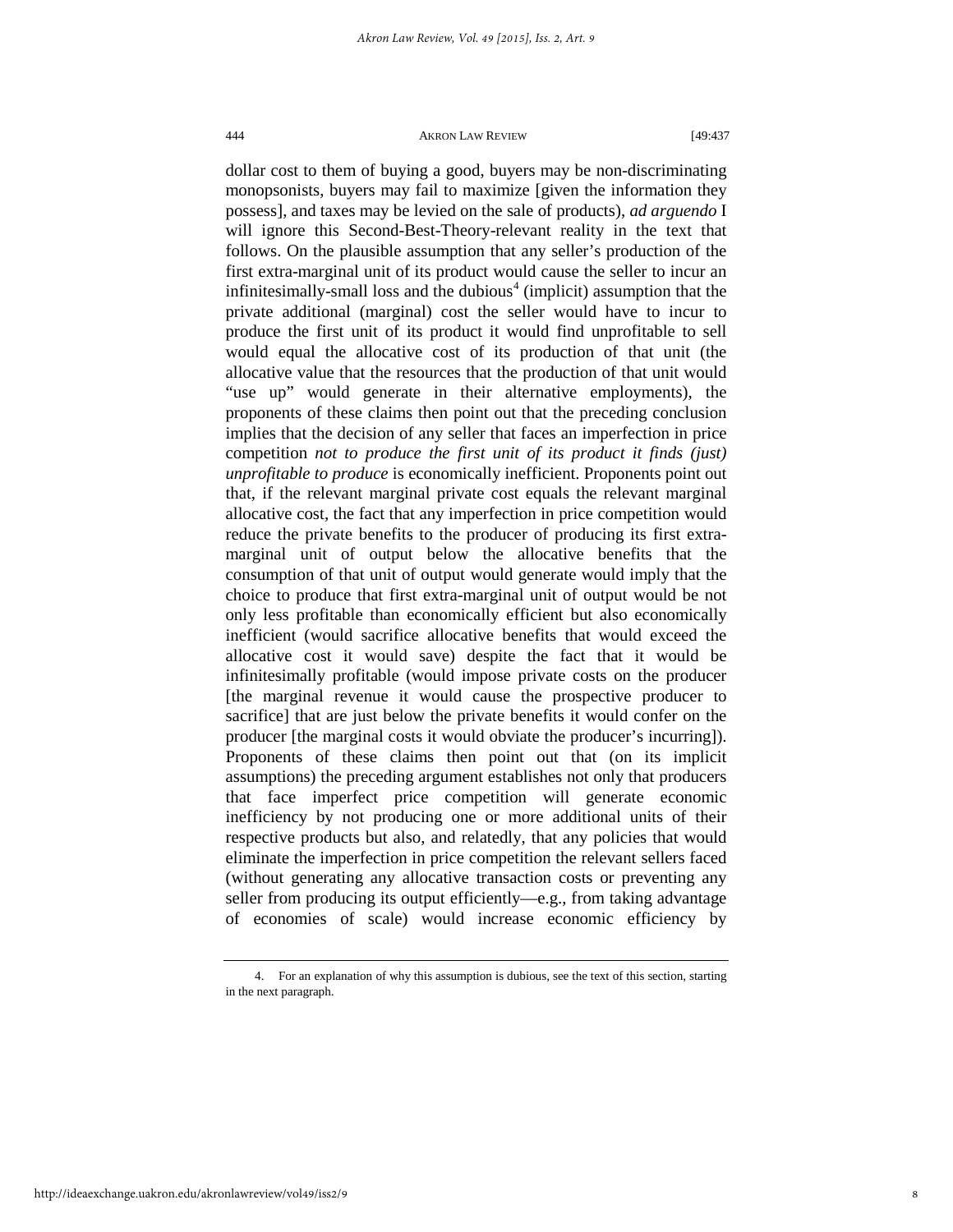eliminating the divergence between the marginal revenue (private benefits) the seller could obtain by producing the first extra-marginal unit of its product and the price for which it could sell that unit (the unit's allocative value) by putting the seller in a position in which it could sell the additional unit in question without reducing the price it charged for the other units of the product it sold (by confronting the seller with a horizontal rather than a downward-sloping demand curve).

Second-Best Theory implies that, in a world that contains more Pareto imperfections than a single imperfection in price competition that could be eliminated, the preceding argument would no longer justify the conclusions its proponents claim it warrants—the conclusions that any seller that faces imperfect price competition will produce an economically-inefficiently-low output of its product and the related conclusion that any policy that eliminates an imperfection in seller price competition will increase economic efficiency by causing the seller that originally faced the eliminated imperfection to increase its output to the economically-efficient quantity. Second-Best Theory undermines this argument because it makes clear that, in an economy that contains other imperfections than the individual imperfection in seller price competition that can be eliminated, one cannot assume that the marginal private cost a seller has to incur to produce successive units of its product equals the marginal allocative cost of its doing so.

I will investigate two hypotheticals that illustrate this point. The first assumes that the eliminatable imperfection in seller price competition was not the only imperfection in seller price competition in the relevant economy. If the seller that faced the eliminatable imperfection in price competition would withdraw the resources it would use to produce its first extra-marginal unit of output from the production of units of other goods by non-discriminating producers that also face imperfections in price competition that result in their facing downwardsloping demand curves, these other imperfections in price competition would reduce the marginal cost of the first seller's output below its marginal allocative cost (the allocative value that the resources used to produce the relevant unit of output would generate in their alternative uses) by reducing the marginal revenue these latter sellers would obtain by producing and selling the sacrificed units of output below the allocative value of those units of output (the price for which they could have been sold, on otherwise-Pareto-perfect assumptions). This would, in turn, reduce the private value to these latter sellers of the resources they would have used to produce the sacrificed units of output (a function of the marginal revenue the sellers could have obtained by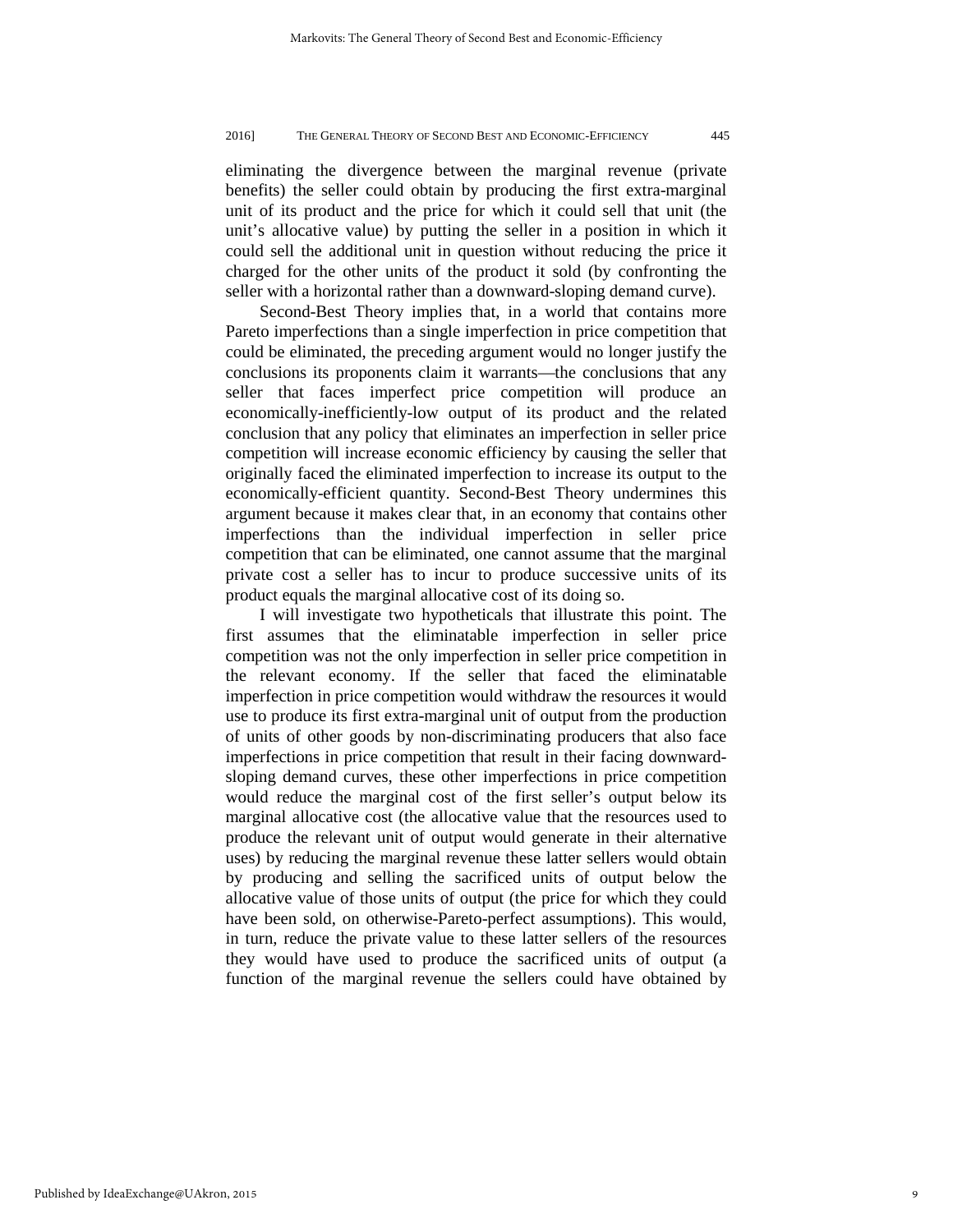selling those sacrificed units of output) below the allocative value those resources would have generated in the latter sellers' employ (a function of the higher-than-marginal-revenue price[s] for which the sacrificed unit[s] of output could have been sold), thereby reducing the private cost of those resources to the first seller (infinitesimally higher than their private value to their alternative user) below the allocative cost of the first seller's using those resources (the allocative value the resources would have generated in their alternative user's employ).

But if the marginal cost of the first unit of output that a seller that faces imperfect price competition finds just unprofitable to produce is lower than its allocative cost, the fact that the private benefits that that seller would have obtained by selling that first additional unit once it was produced would be lower than the allocative benefits that would have been generated by that unit's consumption once it was produced will not guarantee—indeed, will not even create a higher-than-50% probability—that the first seller's production of the first extra-marginal unit of its product would have been economically efficient: when marginal cost is lower than marginal allocative cost, the fact that marginal revenue is lower than marginal allocative value does not make it more likely than not that the profits that would have been generated by the production of an extra-marginal unit (marginal revenue *minus* marginal cost) will be lower than the allocative-efficiency gain that would have been generated by the production of that unit (marginal allocative value *minus* marginal allocative cost). If the good produced by the seller that faces an eliminatable imperfection in seller price competition is product *X* and the goods from whose production resources are withdrawn to produce product *X* are goods  $Y_1 \nvert X_N$ , *X* will be underproduced relative to  $Y_1$ .  $Y_N$  from the perspective of economic efficiency in an economy in which the only Pareto imperfections are imperfections in seller price competition if and only if  $P_X/MC_X$  exceeds the weighted-average  $P_Y/MC_Y$  ratio for goods  $Y_I \ldots Y_N$  where the weights assigned to products  $Y_1$ . . .  $Y_N$  are proportional to the allocative value of the sacrificed units of  $Y_1$ .  $Y_N$  respectively. Therefore, in an otherwise-Pareto-perfect economy in which two or more producers face imperfect price competition, one cannot justify the related conclusions that (1) sellers that face imperfections in seller price competition will produce economically-inefficiently-low outputs and (2) policies that eliminate the imperfection in price competition a seller faces will increase economic efficiency by citing the fact that no imperfections in seller price competition is a Pareto-optimal condition.

The same conclusions will be justified when the economy contains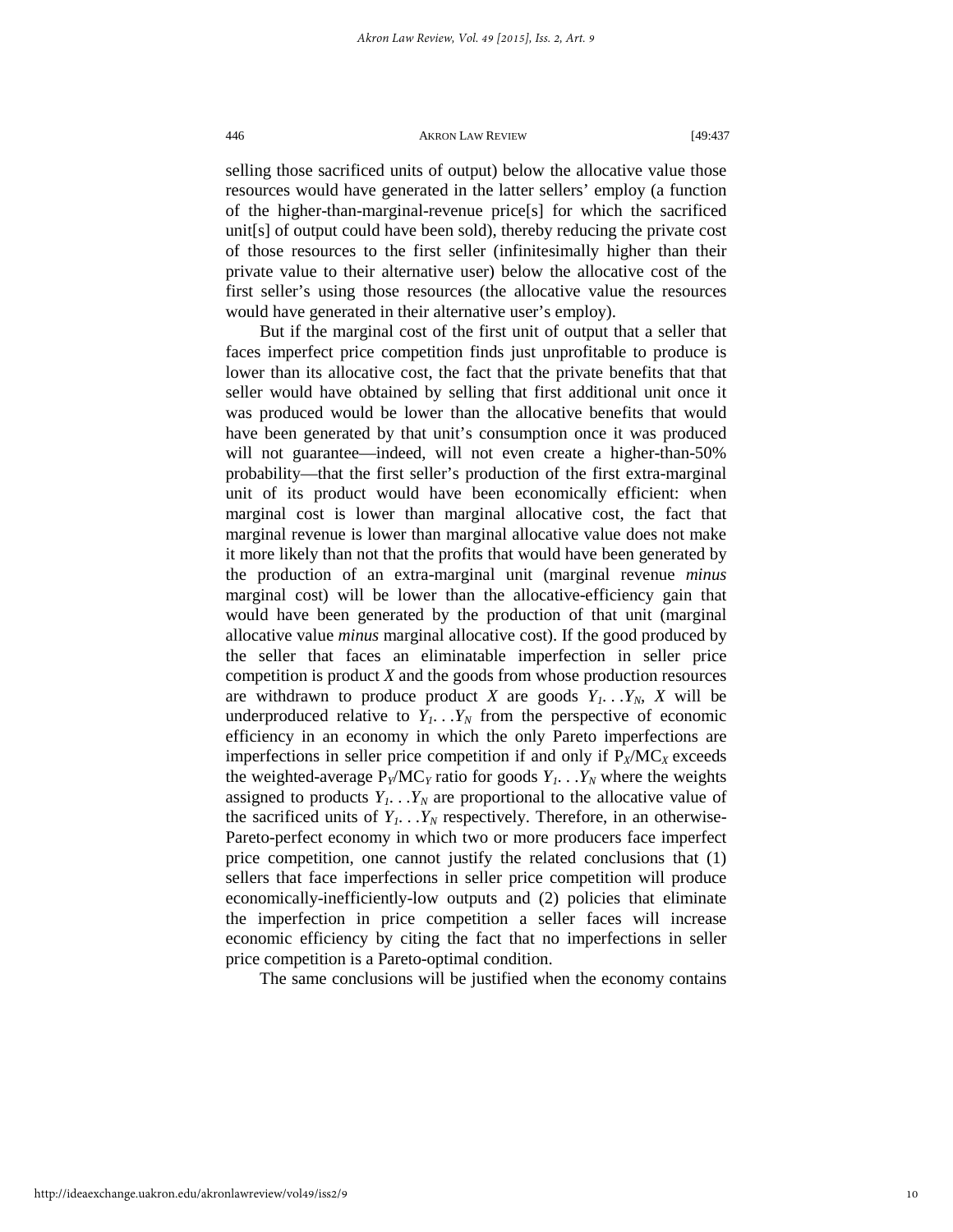any other type of Pareto imperfection. Assume, for example, that the producer of *X* that faced an imperfection in seller price competition used a production process to produce *X* that generated external costs. Since the non-internalization of these external costs will cause the marginal private cost of *X* to its producer to be lower than the marginal allocative cost of *X*, the same argument I used to justify the conclusion that, in the absence of further information, one cannot assume that the elimination of an imperfection in seller price competition will increase economic efficiency by inducing the seller in question to increase its unit output when the economy in question contains other imperfections in seller price competition also justifies the conclusion that, in the absence of further information, one cannot assume that the elimination of even the only imperfection in seller price competition in an economy will increase economic efficiency in the above way if the economy also contains an external cost of production.

This Part has focused on the negative implications of The General Theory of Second Best. I hasten to point out one should not exaggerate the significance of these negative implications. The General Theory of Second Best does not imply either that it will never be economically efficient to eliminate or reduce a Pareto imperfection or that it will never be possible or economically efficient for an economic-efficiency analyst to predict that a choice that would reduce or eliminate (or, for that matter increase) a Pareto imperfection would increase economic efficiency on that account. However, The General Theory of Second Best does imply that, to justify any such conclusion, an analyst must make a sound argument that is theoretically sophisticated about the different ways in which the various Pareto imperfections in the system (which could individually cause economic inefficiency in an otherwise-Pareto-perfect economy) interact to cause different categories of economic inefficiency and incorporates the results of *ex ante* economically-efficient research into the magnitudes of the parameters whose salience the theory establishes.

# III. THE ECONOMICALLY-EFFICIENT PROTOCOL FOR PREDICTING OR POSTDICTING THE ECONOMIC EFFICIENCY OF A CHOICE

Three general categories of approaches to economic-efficiency analysis can be distinguished:

1. first-best-allocative-efficiency analysis—the category of analysis that most economists use—proceeds on the assumption that the Pareto imperfection that the choice under review targets or is assumed to be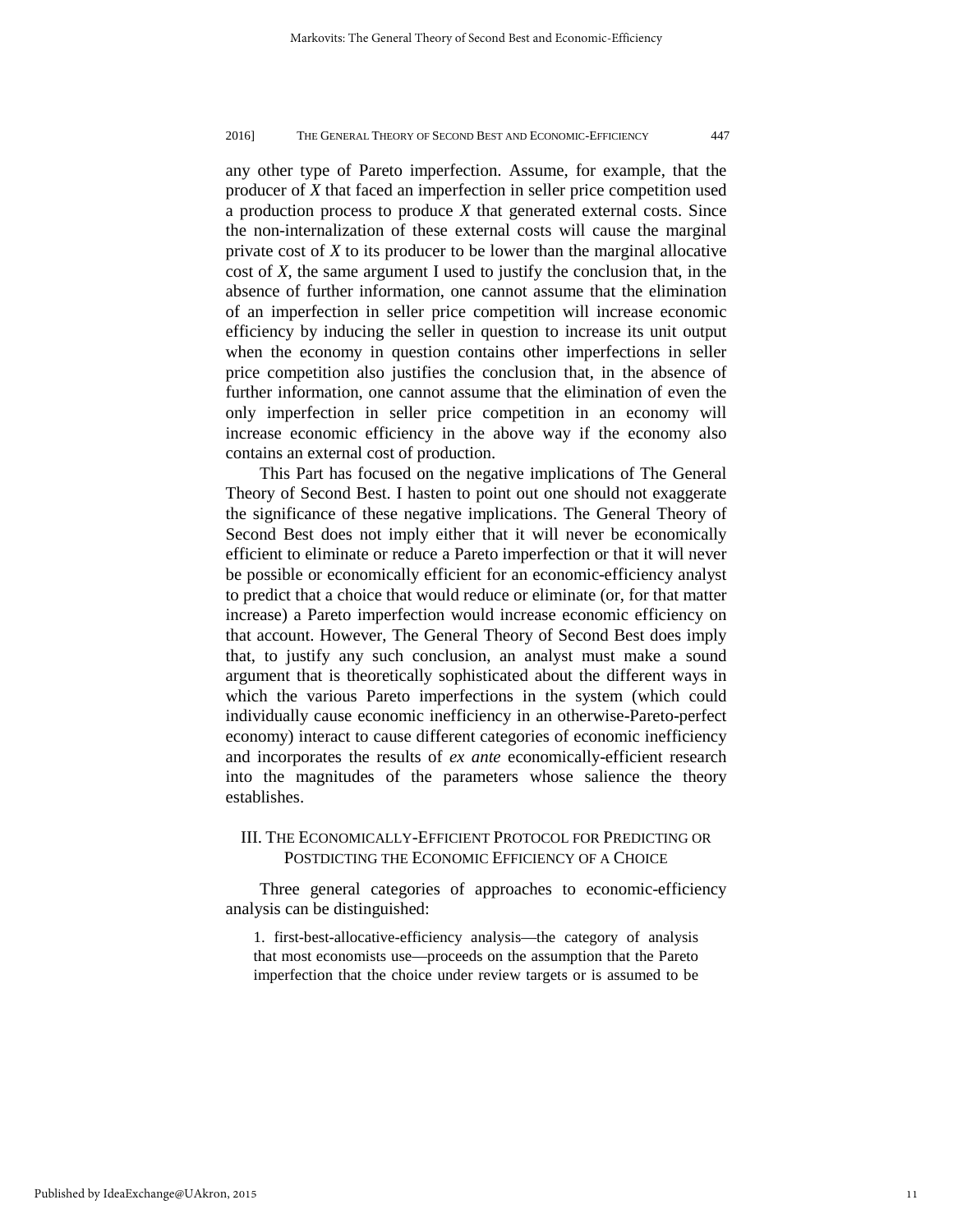affecting is the only (relevant) Pareto imperfection in the economy;

2. second-best-allocative-efficiency analysis executes perfect theoretical analyses of the causes of all the categories of economic inefficiency whose magnitudes the choice under review did or would affect and the diverse ways in which those causes interact to cause each such category of resource misallocation, collects perfectly accurate data on the pre-choice and post-choice magnitudes of the parameters that determine the amount of each category of resource misallocation the economy in question contains or contained prechoice and contained or would contain post-choice, and analyzes perfectly the implications of the preceding research for the impact that the choice had/would have on each category of economic inefficiency whose magnitudes it did/would affect; and

3. third-best-allocative-efficiency analysis takes account not only of the possible allocative benefits that all relevant theoretical-research and empirical-research projects would generate but also of the allocative cost of each such project (the allocative cost of the resources that relevant research-projects would consume, any allocative cost they would generate by delaying a related government decision, and any allocative cost the project would generate by requiring the government to make intrinsically-economically-inefficient choices to finance its execution) and executes only those projects that are deemed to be *ex ante* allocatively efficient.

I use the acronym FBLE to reference "first-best-allocative-efficiency" or "first-best allocatively efficient" (an acronym whose use is favored by its resemblance to the word "fable" since FBLE analyses are based on the fable that the target Pareto imperfection is the only [relevant] Pareto imperfection in the system)<sup>[5](#page-12-0)</sup>; I use the acronym SBLE to reference "second-best-allocative-efficiency" or "second-best allocatively efficient" (an acronym whose use is favored by its resemblance to the word "sable" since SBLE analyses would be not only beautiful but prohibitively expensive [if they could be executed]); and I use the acronym TBLE to reference "third-best-allocative-efficiency" or "thirdbest allocatively efficient" (an acronym whose use is favored by its resemblance to the word "table" since TBLE analysis is the type of analysis that should be brought to the policy-evaluation table).

This Part of the Article will briefly, and therefore crudely, outline the protocol for an economic-efficiency analysis that I think is TBLE. I

<span id="page-12-0"></span>http://ideaexchange.uakron.edu/akronlawreview/vol49/iss2/9

<sup>5.</sup> My daughter, Stefanie, has suggested that the acronym FBLE is also appropriate because first-best-allocative-efficiency analyses are "feeble."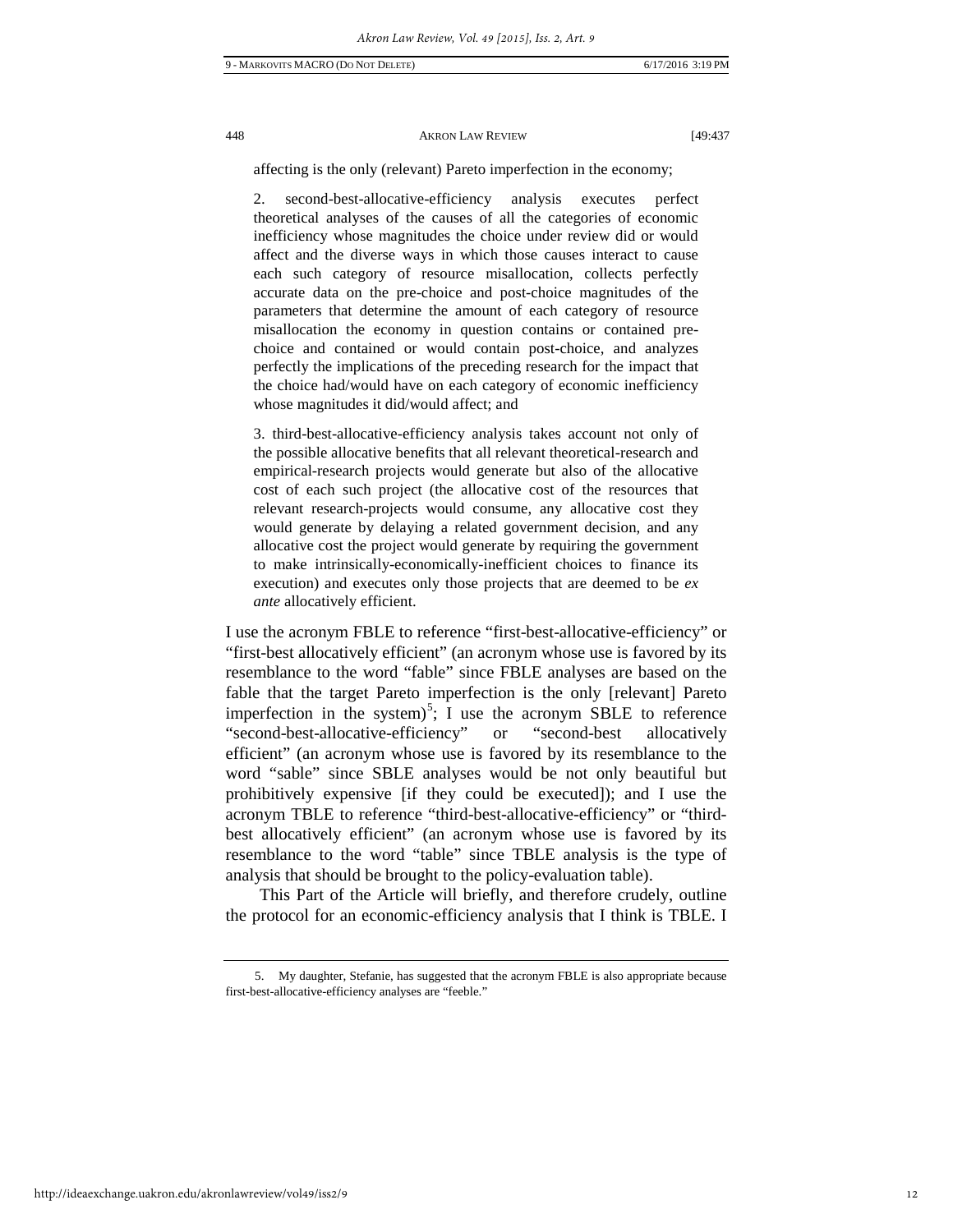will start by defining eleven concepts or sets of concepts that this protocol references.

The first relevant concept is the concept of a category of "resourceuse." I distinguish the following five basic categories of resource-uses: (1) unit-output-increasing resource-uses, in which resources are used to increase the output of an existing product (the symbol UO is used to refer both to "unit-output-increasing uses" and to "unit output"); (2) quality-or-variety-increasing-investment-creating resource-uses, in which resources are devoted to creating a superior or additional productvariant, a superior or additional distributive outlet, or additional inventory or capacity (which increase the average speed with which the owner of the created inventory or capacity can supply buyers throughout a fluctuating-demand cycle) (the symbol QV will be used to refer both to "quality-or-variety-increasing" and to "QV-investment-creating uses"); (3) production-process-research-executing resource-uses, in which resources are devoted to discovering alternative production processes whose use would reduce the average total private and/or allocative cost of producing a relevant quantity of an existing product (the symbol PPR is used to refer both to "production-process research" and to "PPRexecuting uses"); (4) uses of resources that result from the choice among known production processes that could be employed to produce a relevant quantity of an existing product, including non-innovative, costreducing, investment-creating resource-uses (using known technology to construct new plants, to modernize old plants, or to select and train a workforce to reduce average costs of production); and (5) consumption resource-uses (in which final goods are consumed by final consumers).

The second relevant concept is the concept of a (somewhat) arbitrarily-defined portion of product-space, which I reference with the acronym ARDEPPS. I substitute this concept for the conventional concept of a "market" because I believe that there is no non-arbitrary way to define either classical economic markets (which are supposed to be defined to maximize the fulfillment of certain ideal-type assumptions about [1] the competitiveness of products placed within a market and [2] the difference between the competitiveness of any pair of products placed in a given market and the competitiveness of any product in that market with any product not in that market) or antitrust markets (which are supposed to be defined to maximize the contribution that data on market-aggregated parameters can make to the legally-correct resolution of antitrust cases).<sup>[6](#page-13-0)</sup>

<span id="page-13-0"></span><sup>6.</sup> For a fuller discussion of the inevitable arbitrariness of market definitions, see RICHARD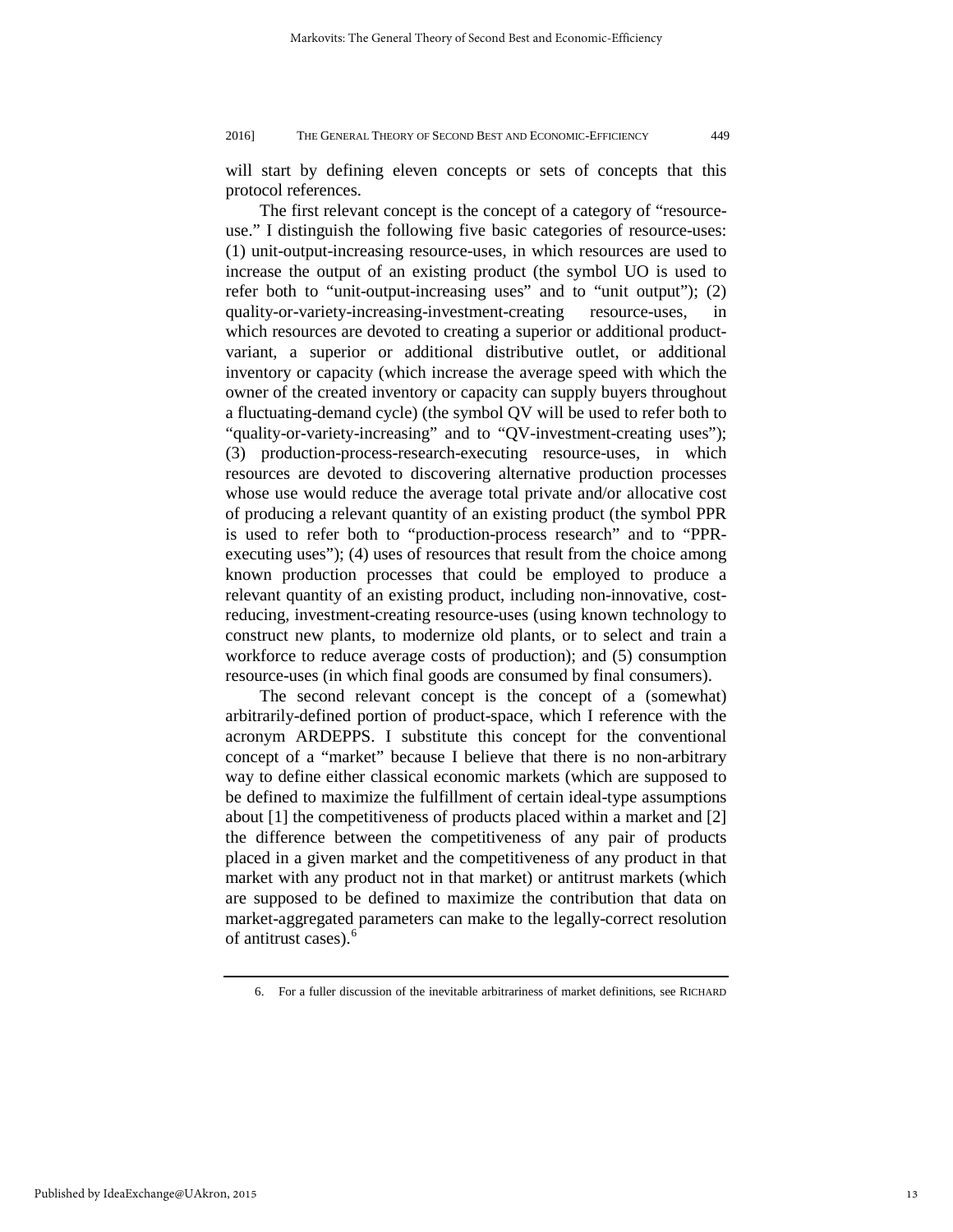The third relevant concept is the concept of a category of "actual allocation of resources." In my (standard) terminology, the expression "resource allocation" refers to the withdrawal of resources from one or more categories of use in one or more specified ARDEPPSes and their devotion to a specified use in a specified ARDEPPS. Thus, an actual resource allocation might involve the creation of a new product-variant (in my terminology, the creation of a QV investment) with some resources withdrawn from UO-increasing uses, some resources withdrawn from alternative QV-investment-creating uses, and some resources withdrawn from PPR-executing uses.

The fourth relevant concept is the concept of a resource-allocation component. Although I acknowledge that most actual resource allocations involve the withdrawal of resources from two or more categories of resource-uses and their devotion to one category of resource-use, for expositional and computational reasons, the distortionanalysis protocol distinguishes and focuses on the following 6 categories of one-category-of-resource-use to one-category-of-resource-use actualresource-allocation components: (1) UO-to-UO allocations, (2) QV-to-QV allocations, (3) PPR-to-PPR allocations, (4) UO-to-QV or QV-to-UO allocations, (5) PPR-to-QV or QV-to-PPR allocations, and (6) UOto-PPR or PPR-to-UO allocations.

The fifth relevant concept is the concept of a category of resource misallocation. I distinguish 10 basic categories of resource misallocation (economic inefficiency).

1. misallocations of resources between or among alternative unitoutput-increasing uses between the production of alternative final products or inputs (inter-ARDEPPS UO-to-UO misallocations between the production of final products or inputs [when the products or inputs in question are distant competitors] and intra-ARDEPPS UO-to-UO misallocations between the production of final products or inputs [when the products or inputs in question are close competitors] and [as I have already indicated] the term "ARDEPPS" is an acronym for a [somewhat] arbitrarily-defined portion of product-space);

2. misallocations of resources between or among alternative QVinvestment-creating uses (inter-ARDEPPS and intra-ARDEPPS QVto-QV misallocations);

S. MARKOVITS, ECONOMICS AND THE INTERPRETATION AND APPLICATION OF U.S. AND E.U. ANTITRUST LAW: VOLUME I BASIC CONCEPTS AND ECONOMICS-BASED LEGAL ANALYSES OF OLIGOPOLISTIC AND PREDATORY CONDUCT 165-81 (Springer, 2014) and Richard S. Markovits, *On the Inevitable Arbitrariness of Market Definitions*, 47 ANTITRUST BULL. 571, 572-74, 581, 586, 600-01 (2002).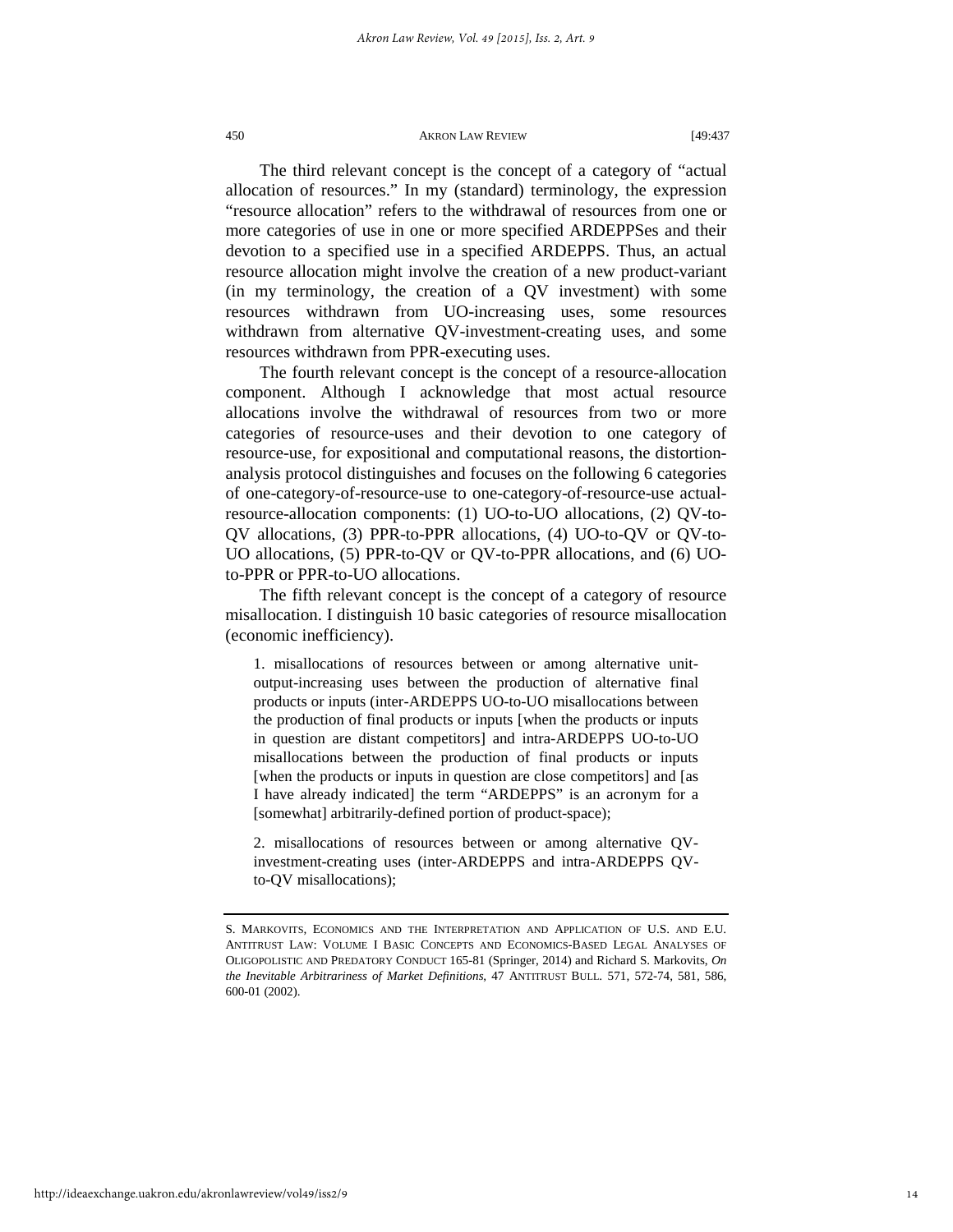3. misallocations of resources between or among alternative PPRexecuting uses (inter-ARDEPPS and intra-ARDEPPS PPR-to-PPR misallocations);

4. misallocations of resources between unit-output-increasing and QVinvestment-creating uses (UO-to-QV or QV-to-UO misallocations);

5. misallocations of resources between PPR-executing and QVinvestment-creating uses (PPR-to-QV or QV-to-PPR misallocations);

6. misallocations of resources between PPR-executing and UOincreasing uses (PPR-to-UO or UO-to-PPR misallocations);

7. misallocations of resources between known, alternative production processes (non-research-related "production optimum" misallocations);

8. misallocations of resources that result when a buyer purchases an input or final good from a supplier that is not allocatively-best-placed to supply the buyer—i.e., from a supplier that generated higher marginal or incremental allocative costs to supply the buyer than an alternative supplier of the same input or final good would have had to generate to do so;

9. misallocations of final goods among their potential final consumers that do not derive from any associated poverty and income/wealth inequality (conventional "consumption optimum" misallocations); and

10. misallocations of final goods among their potential final consumers that is generated by the poverty and/or income/wealth inequality that results from the actual allocation of final goods among their potential final consumers (non-conventional "consumption optimum" misallocation).

The sixth set of relevant concepts contains three categories of avoidable costs that choices can affect. The impact of a choice on these allocative costs is relevant to its economic efficiency—indeed, affects its allocative efficiency dollar for dollar: (1) the (non-public-financerelated) allocative transaction costs generated in the relevant economy by both its government and its non-government actors, (2) the risk (and uncertainty) costs that relevant actors incur and the allocative costs that actors generate to reduce the risk costs they bear, and (3) the publicfinance-related, economic-efficiency losses the government generates when financing its operations.

The seventh relevant concept is the concept of "the economicsmarginal resource allocation in a specified category in a specified ARDEPPS"—the least-profitable but not-unprofitable resource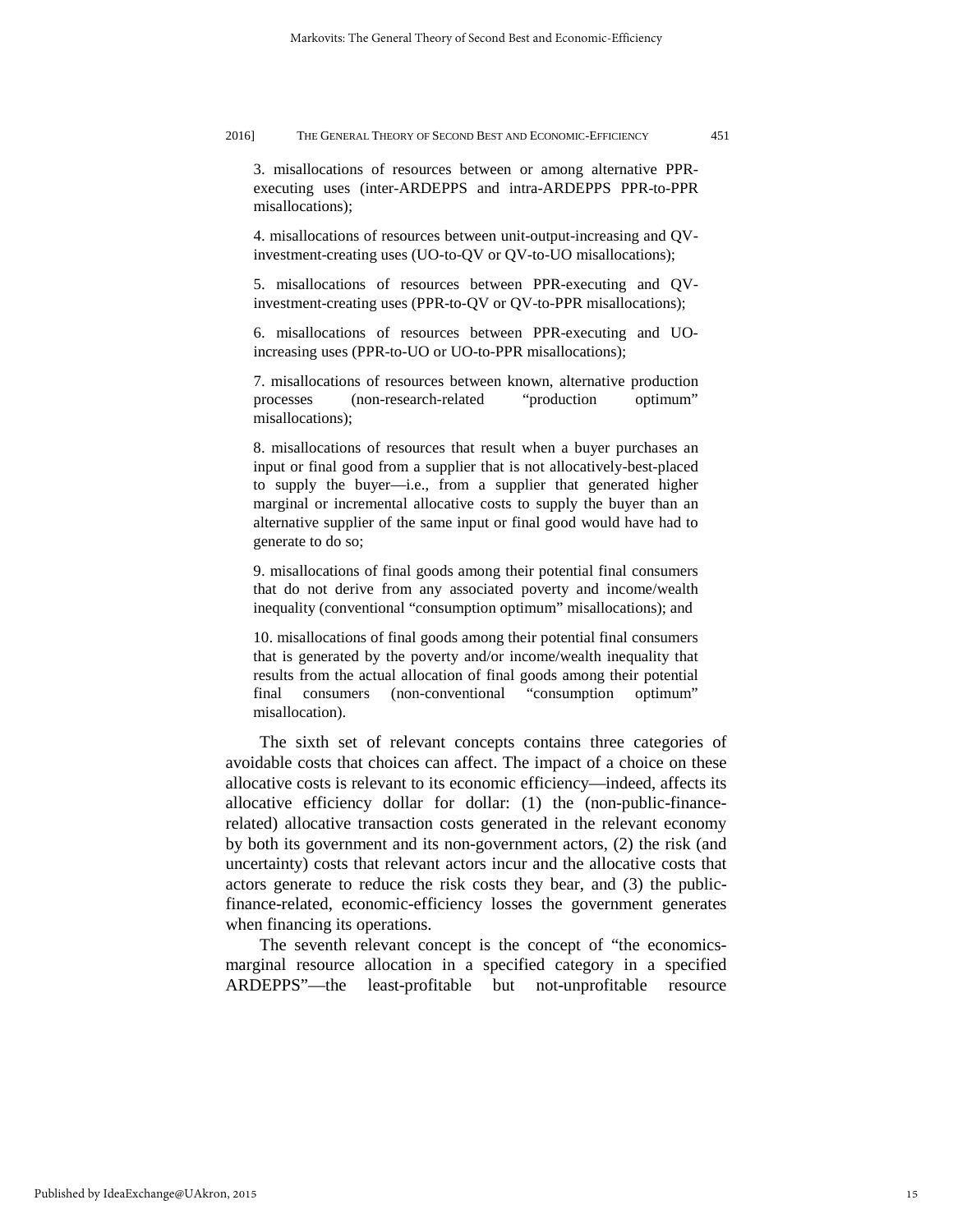allocation in that category in that ARDEPPS.

The eighth relevant concept is the concept of a "mathematicsmarginal resource allocation"—a resource allocation that is infinitesimally small. Economics-marginal resource allocations may or may not be mathematics-marginal.

The ninth relevant concept is the concept of "the distortion in any private-benefit, private-cost, or profit figure"—the difference between the private figure in question and its allocative counterpart (respectively, the allocative benefit, allocative cost, or economic efficiency of a specified resource-allocating choice).

The tenth relevant concept is the concept of the aggregate percentage-distortion in the profits yielded by a specified economicsmarginal resource allocation in a specified ARDEPPS—(the profits yielded by that allocation *minus* the impact of that allocation on economic efficiency) *divided* by the allocative cost of that allocation.

The eleventh and final concept I want to explain at this juncture is the resource-allocation marginal-allocative-product curve for a specified resource-allocation component in a specified ARDEPPS. This curve appears in a diagram whose vertical axis measures dollars (in practice, measures in dollars the allocative product and allocative cost of the successive resource allocations in the specified category in the specified ARDEPPS) and whose horizontal axis measures the total allocative cost of resources devoted to the specified resource allocation in the specified ARDEPPS. The curve indicates the allocative value that would be generated by successive uses of resource measured by their allocative cost when devoted to the category of use specified in the ARDEPPS specified after having been withdrawn from the specified categories of use in specified ARDEPPSes.

The protocol that I think will prove to be the third-best-allocativelyefficient approach to predicting or postdicting the impact of any choice on economic efficiency has three distinguishing features. First, it uses different approaches to analyze the impacts of a choice respectively on (1) inter-ARDEPPS UO-to-UO, inter-ARDEPPS QV-to-QV, inter-ARDEPPS PPR-to-PPR, UO-to-QV or QV-to-UO, QV-to-PPR or PPRto-QV, and UO-to-PPR or PPR-to-UO misallocation; (2) intra-ARDEPPS UO-to-UO, intra-ARDEPPS QV-to-QV, intra-ARDEPPS PPR-to-PPR misallocation, the misallocation that results when homogeneous final goods or inputs are supplied by higher-allocativecost rather than lower-allocative-cost suppliers, the misallocation that results when for other reasons producers choose to use a known, higherallocative-cost rather than a known, lower-allocative-cost production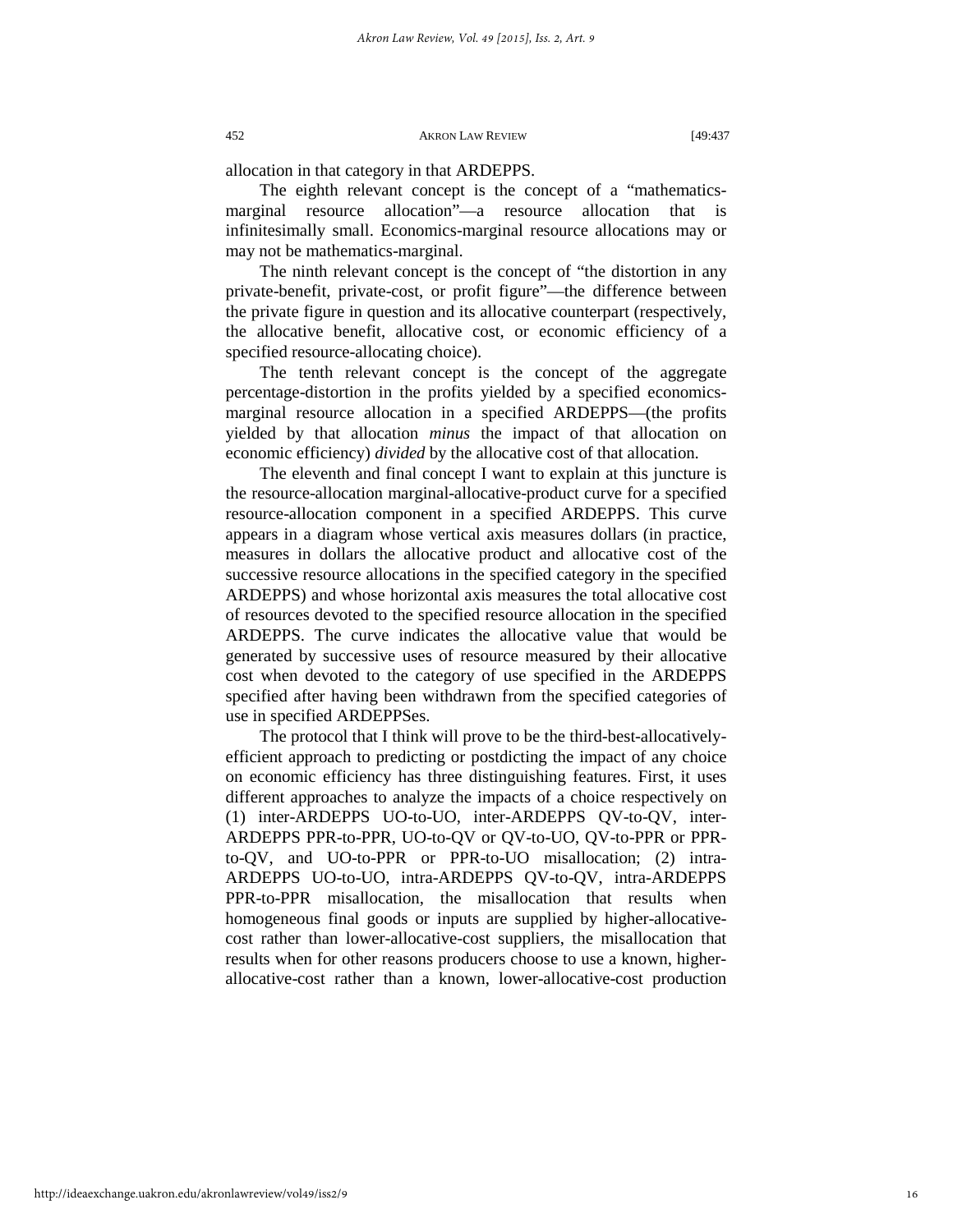process, consumption-optimum misallocation that is not generated by the income/wealth inequality in the economy in question, and consumption-optimum misallocation that is generated by income/wealth inequality; and (3) the choice's impacts on the allocative transaction costs generated in the economy in question, the risk and uncertainty costs that individual members of the relevant society bear and the allocative costs they generate to reduce the risk and uncertainty costs they bear, and the amount of economic inefficiency the government generates when financing its operations.

Second, the approach that I think will prove to be TBLE to take to predicting or postdicting the impact of a choice on the six categories of economic inefficiency listed after (1) in the preceding sentence focuses on the choice's predicted impacts on the aggregate percentagedistortions in the profits yielded by the economics-marginal exemplars of the categories of resource allocation associated with each of these categories of economic inefficiency in a TBLE-large, random sample of the economy's ARDEPPSes and on the attributes of the studied ARDEPPSes' relevant resource-allocation, marginal-allocative-product curves between the pre-choice and post-choice total-allocative-cost quantities for the categories of resource allocation in question in the studied ARDEPPSes. The protocol I am recommending focuses on the impacts of choices on the distortions in the profit-figures for these economics-marginal resource allocations because, as we saw in the first section of this Article, (1) negative distortions in such profit-figures will usually imply that, from the perspective of economic efficiency, too few resources have been devoted to the relevant category of resource allocation in the ARDEPPSes in question (that one or more resource allocations in the relevant category were not made in the ARDEPPSes in question because they would have been unprofitable despite the fact that they would have been economically efficient) and (2) positive distortions in such profit-figures will usually imply that, from the perspective of economic efficiency, too many resources have been devoted to the relevant category of resource allocation in the ARDEPPSes in question (that some resource allocations in the relevant category were made in the ARDEPPSes in question because they were profitable despite the fact that they were economically inefficient).

Third, the approach that I think will prove to be TBLE to take to analyzing the economic efficiency of a choice takes account of the fact that theoretical work and empirical work are usually non-perfect and always allocatively costly by instructing the economic-efficiency analyst to proceed by (1) generating initial assessments of the economic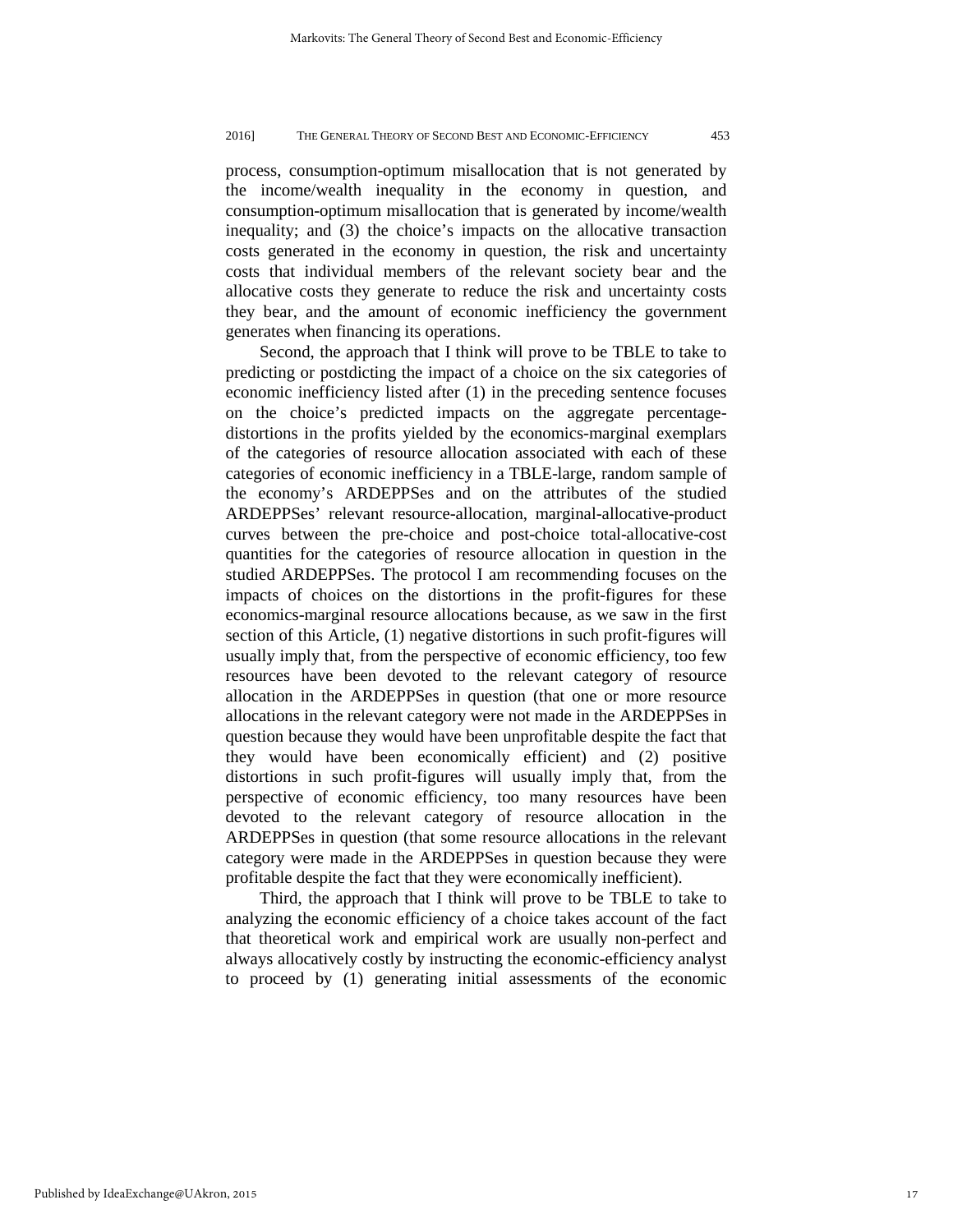efficiency of the choice under review from a less-than-perfect research base, then (2) analyzing the *ex ante* allocative efficiency of doing additional research on specific issues and doing the research deemed to be *ex ante* economically efficient, (3) continuing this process until no additional research is concluded to be *ex ante* economically efficient, and (4) announcing the conclusion that the research done warrants in a paper that describes in detail the protocol that was followed and the intermediate conclusions that were generated. I recognize that this account does not address the infinite-regress problem that attaches to any such maximizing analysis: a problem posed by the question whether an analyst who is trying to maximize the economic efficiency of his or her efforts should make an economically-efficient attempt to consider whether he or she should think about whether to think about whether to think about whether to think about whether to think about . . . the economic efficiency of doing addition research of a specific kind on a specific issue.

The protocol for the economic-efficiency analysis I think would be TBLE contains the following 29 steps (take heart—that is still 30 steps fewer than the movie):

1. define inter-ARDEPPS UO-to-UO, inter-ARDEPPS QV-to-QV, inter-ARDEPPS PPR-to-PPR, UO-to-QV or QV-to-UO, PPR-to-QV or QV-to-PPR, and UO-to-PPR or PPR-to-UO resource misallocation;

2. analyze the way in which a relevant exemplar of each type of Pareto imperfection would tend to cause each of the six categories of economic inefficiency defined in Step (1) in an otherwise-Paretoperfect economy by distorting the profits generated by the economicsmarginal resource allocations with which each of these categories of resource misallocation is associated and/or by causing a relevant resource allocator to make a privately-unprofitable resource-allocating choice of the relevant kind;

3. divide up the economy's product-space into the set of ARDEPPSes that are economically efficient to distinguish and choose a random, third-best-economically-efficiently-large sample of those ARDEPPSes on which to focus the analysis of the impact of the choice on the categories of economic inefficiency defined in Step (1);

4. analyze the different ways in which all exemplars of all types of Pareto imperfections interact to distort the profitability of the economics-marginal resource allocations associated respectively with each of the six Step-(1)-defined categories of economic inefficiency *inter alia*, create mathematical formulas that indicate the different ways in which the various Pareto imperfections interact to generate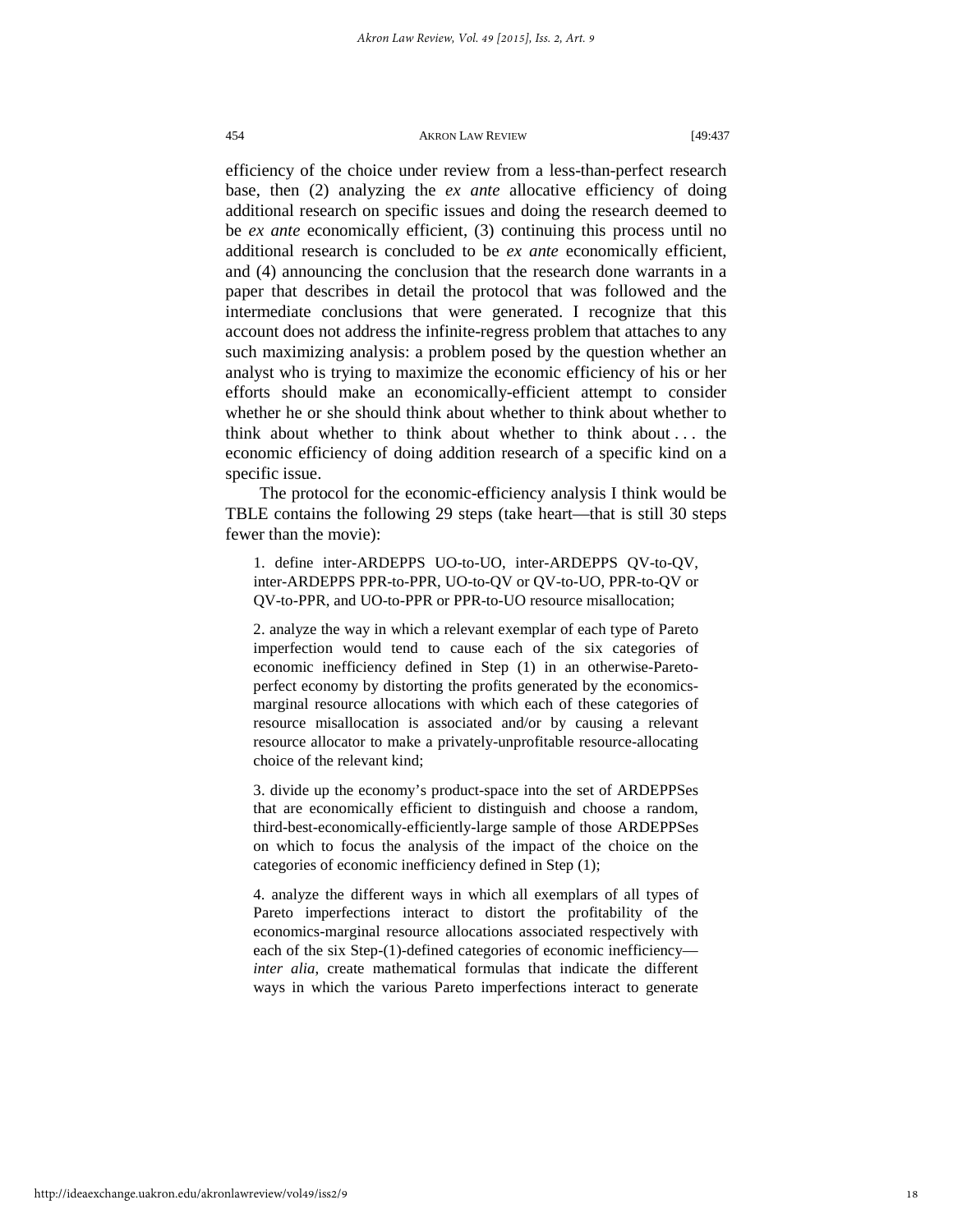distortions in the profits yielded by the economics-marginal exemplars in any defined ARDEPPS of the various categories of resource allocation with which each of these six categories of resource misallocation is associated;

5. assuming that the relevant resource-allocating decisions maximize the profits of the relevant resource-allocating principals, analyze the relationship between (A) the amount of misallocation in any of the six categories defined in Step (1) that a given ARDEPPS contains and (B)(i) the aggregate distortion in the profits yielded by the economicsmarginal exemplars of the associated category of resource allocations and (ii) the attributes of the relevant ARDEPPS' resource-allocation marginal-allocative-product curve  $(MLP_{\ldots} )$  between the quantity of resources measured by their allocative cost that would be allocatively efficient to devote to the relevant category of resource allocation in the relevant ARDEPPS and the quantity of resources actually devoted to that category of resource allocation in the ARDEPPS in question;

6. analyze the relationship between the errors that resource allocators in any ARDEPPS commit by choosing to effectuate unprofitable extramarginal resource allocations in any Step-(1)-defined category and by choosing not to effectuate profitable economics-marginal and economics-intra-marginal resource allocations in any Step-(1)-defined category and the amount of resource misallocation in the relevant category the ARDEPPS in question contains, given the aggregate distortion in the profits that would have been yielded by its economicsmarginal resource allocation in the relevant category and the attributes of its MLP. ..... curve over the relevant range of relevant-resourceallocation quantities;

7. combine (A) existing data on and parameter-guesstimates of the number and/or magnitude of the Pareto imperfections in the relevant economy pre-choice that affect the aggregate distortions in the profits yielded by the economics-marginal resource allocations in the Step- (1)-defined categories in the ARDEPPSes to be studied and (B) the mathematical formulas developed in Step (4) to generate estimates/guesstimates of the pre-choice aggregate distortions in the profits yielded by the economics-marginal resource allocations in the six categories defined in Step (1) in the ARDEPPSes studied;

8. estimate or guesstimate (A) the impacts of the choice on the magnitudes of the Pareto imperfections and other factors that determine the aggregate distortion in the profits yielded by the economics-marginal resource allocations in the Step-(1)-defined categories in the ARDEPPSes to be studied and derivatively (B) the impact of the choice on the aggregate distortions in the profits yielded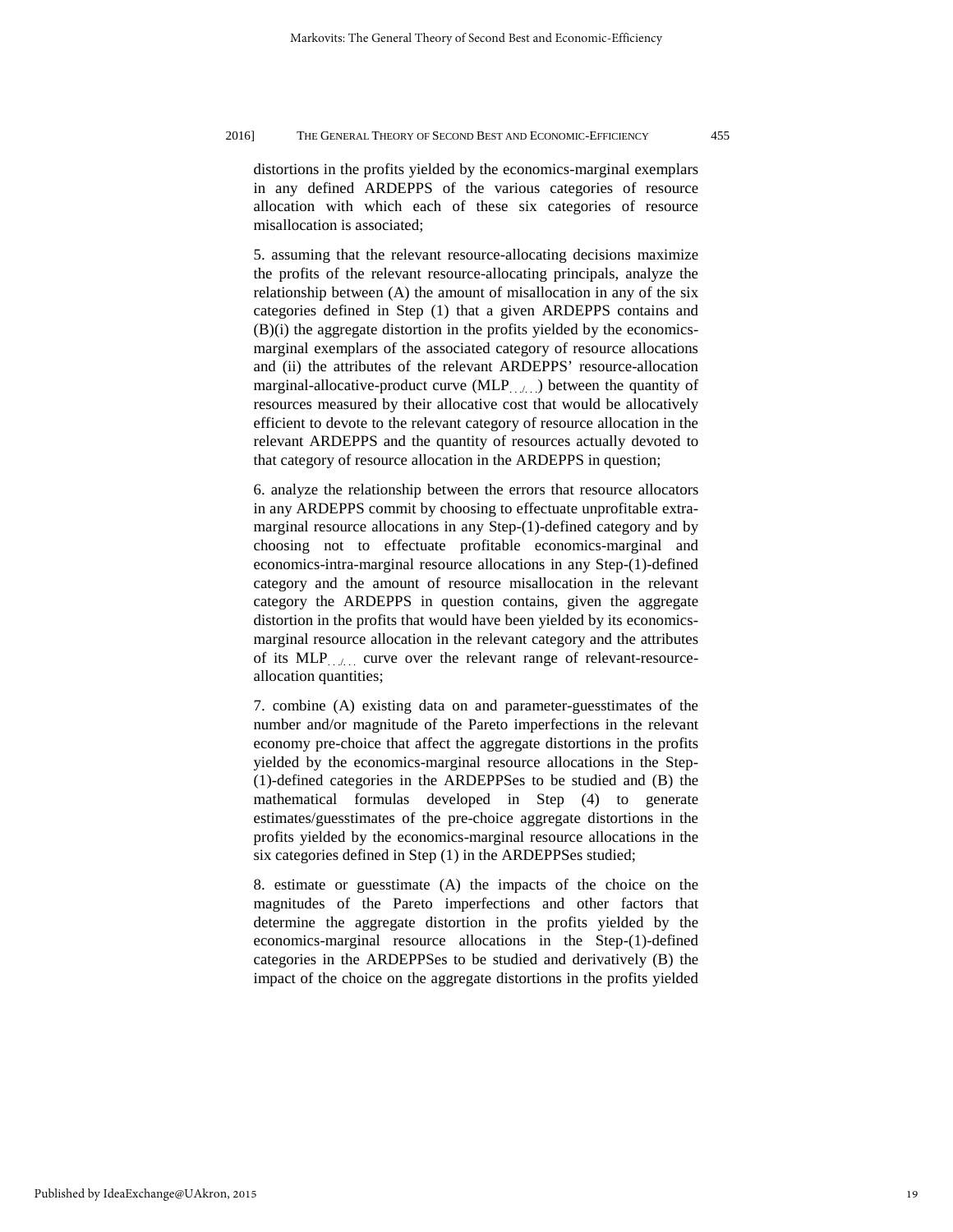by (the usually-changing) economics-marginal resource allocations in each Step-(1)-defined category in each ARDEPPS to be studied;

9. estimate or guesstimate the attributes of the pre-choice MLP. curves for each Step-(1)-defined category of resource allocation in each ARDEPPS to be studied over the range of total allocative cost figures associated with the pre-choice and post-choice aggregateprofit-distortion estimates;

10. on the assumption (that will be relaxed below) that the choice under consideration will not alter the attributes of any relevant  $MLP_{n+1}$  curve over any relevant range by increasing the organizational allocative efficiency (proficiency) of the firms that execute the UO-increasing, QV-creating, or PPR-executing resourceuses whose allocative products such curves indicate, derive an estimate or guesstimate of the impact of the choice on the amounts of each Step-(1)-defined category of resource misallocation that the studied ARDEPPSes contain from Step (7)'s estimates or guesstimates of the pre-choice magnitudes of the aggregate distortions in the profits yielded by the economics-marginal resource allocation in each Step- (1)-defined category in each studied ARDEPPS, Step (8)'s estimates or guesstimates of the impact of the choice on those aggregate-profitdistortion figures, and Step (9)'s estimates or guesstimates of the attributes of the pre-choice MLP $\rightarrow$  curves over the relevant ranges;

11. devote a TBLE amount of resources to considering the possibility that the choice whose economic efficiency is at issue may have altered the attributes of one or more relevant MLP. ..... curves in some way other than by increasing the organizational allocative proficiency of the firms that execute the relevant resource-uses (e.g., by changing the distribution of income/wealth in the relevant society) and, if (contrary to my suspicions) it proves to be TBLE to consider this possibility to any significant extent, estimate or guesstimate the impacts that the choice has on relevant segments of relevant MLP. .... curves and the impacts the choice has on the amount of Step-(1)-listed categories of resource misallocation the studied ARDEPPSes contain on this account—i.e., generate new estimates of the choice's impact on the amounts of each Step-(1)-defined category of resource misallocation the studied ARDEPPSes contain that take account of the choice's impacts on the studied ARDEPPSes' relevant MLP. ....... curves;

12. estimate or guesstimate the total amount of resources measured by their allocative cost that the economy devoted to each Step-(1)-defined category of resource allocation pre-choice;

13. estimate or guesstimate the total amount of resources measured by their allocative cost the studied ARDEPPSes devoted to each Step-(1)-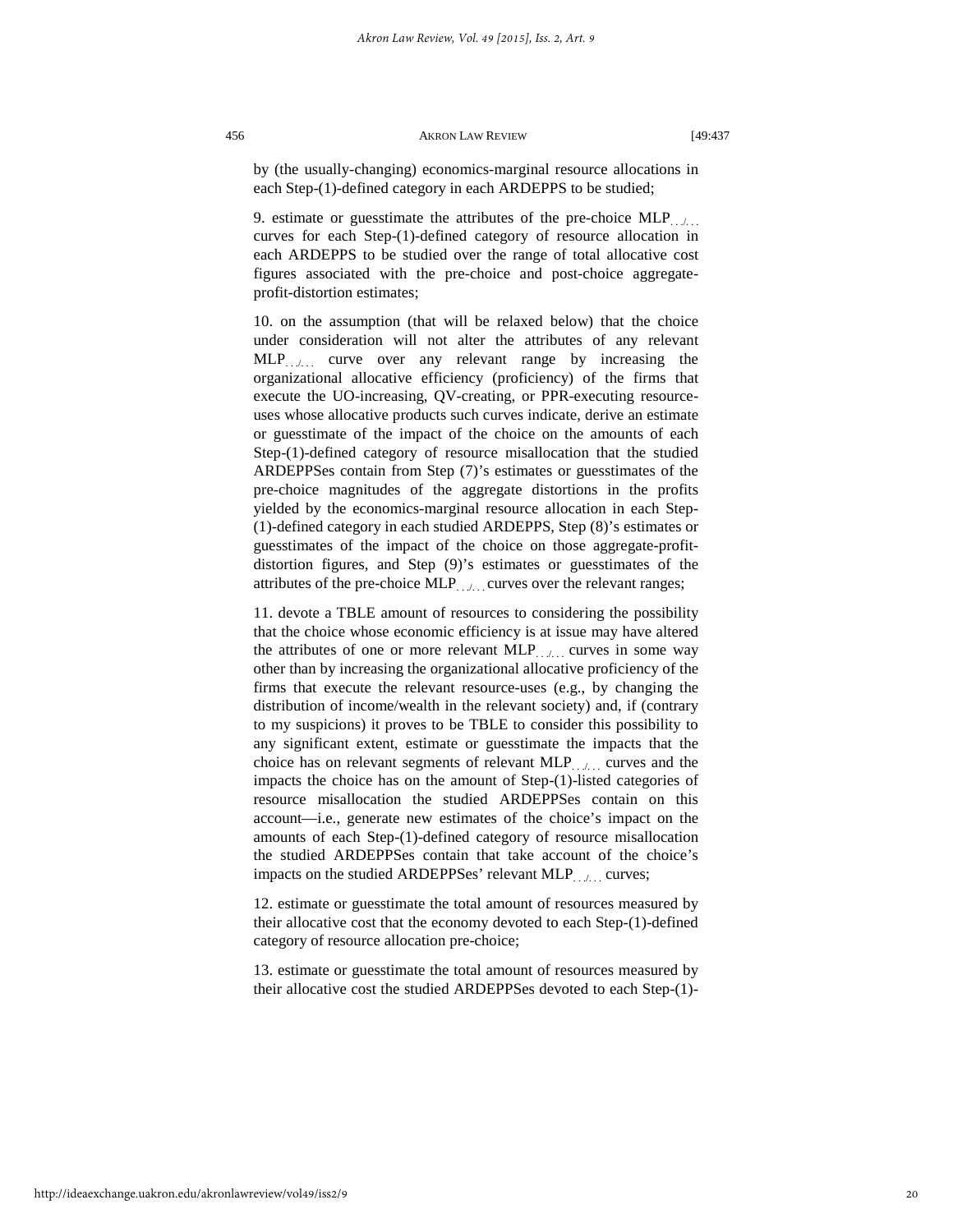defined category of resource allocation pre-choice;

14. on the assumption that the choice would not affect either the organizational allocative proficiency of any relevant resource-user or the totals calculated in Steps (12) and (13), estimate or guesstimate the impact of the choice on the total amount of each Step-(1)-defined category of resource misallocation the relevant economy contains by multiplying the studied-ARDEPPS estimates/guesstimates of Step (11) by the ratio of the relevant economy-wide total-allocative-cost figure estimated in Step (12) to the studied-ARDEPPS total-allocative-cost figure estimated in Step (13);

15. estimate or guesstimate the impact that the choice would have on the total amount of Step-(1)-defined categories of resource misallocation that the economy would contain if the choice would not affect the organizational allocative efficiency of any relevant resourceuser or the total allocative cost of the resource allocations associated with any Step-(1)-defined category of resource misallocation either in any studied ARDEPPS or in the economy as a whole by summing the six separate estimates or guesstimates generated in Step (14);

16. devote a TBLE amount of resources to investigating the possible impact of the choice on the total allocative cost of the resources devoted to each category of resource allocation associated with a Step- (1)-defined category of resource misallocation both in the studied ARDEPPSes and in the economy as a whole and, if the conclusion is reached that the choice would or did affect the quantities in question, revise the estimates/guesstimates of Step (14) and (15) to take these impacts into account—i.e., generate new estimates or guesstimates of the choice's impact on the total amount of Step-(1)-defined misallocation the economy contains that take the Step-(16)-referenced possibility into account;

17. define intra-ARDEPPS UO-to-UO misallocation, intra-ARDEPPS QV-to-QV misallocation, intra-ARDEPPS PPR-to-PPR misallocation, the misallocation generated when buyers of homogeneous inputs or final products purchase them from suppliers that are not allocativelybest-placed to supply them with the inputs or final products in question, the misallocation generated when (for other reasons) moreallocatively-costly, known production processes are used rather than less-allocatively-costly, known production processes, and consumption-optimum misallocation that is not generated by any poverty or income/wealth inequality associated with the allocation of final goods among their potential final consumers;

18. analyze the Pareto imperfections or categories of conduct that would cause each of the Step-(17)-listed categories of resource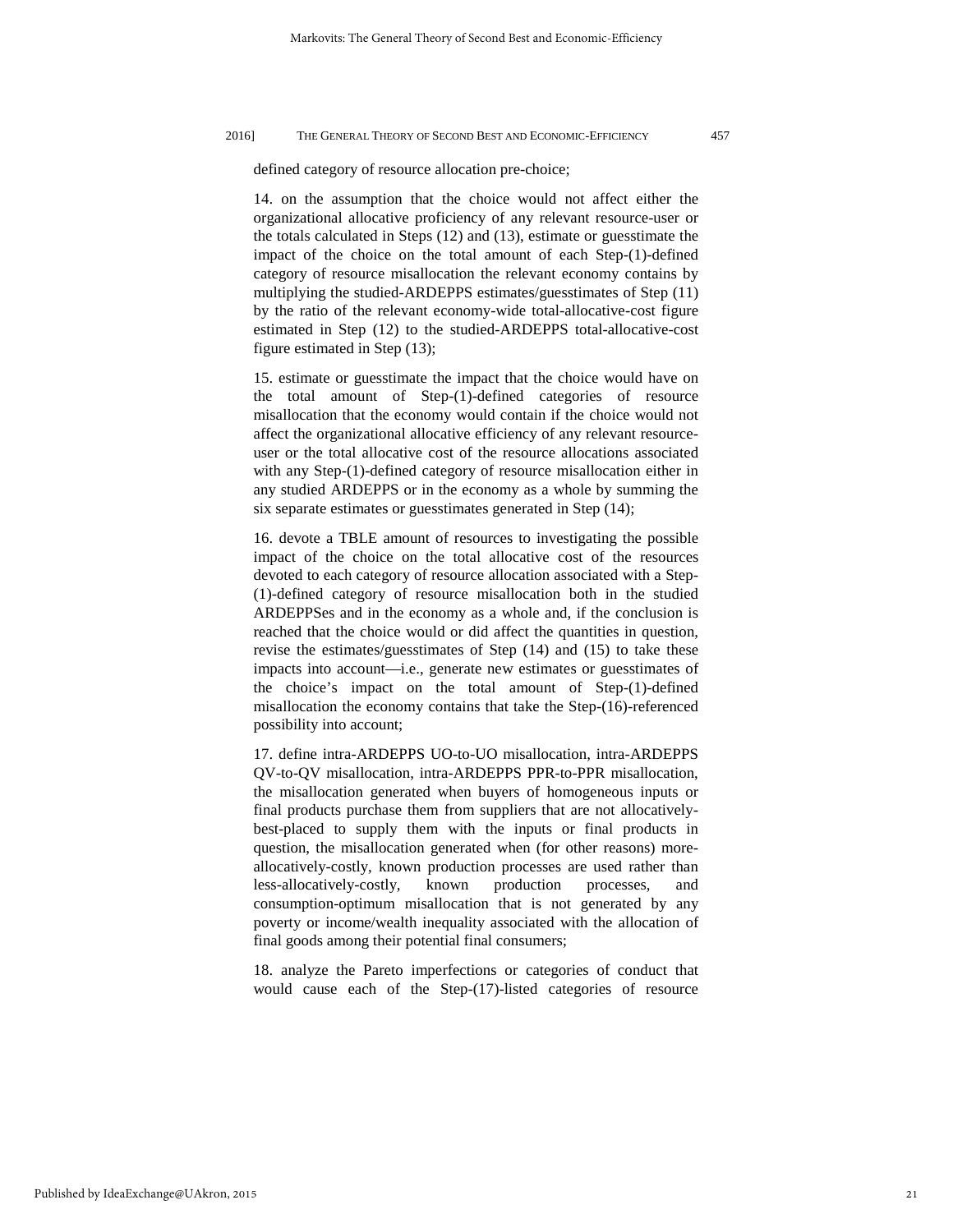misallocation in an otherwise-Pareto-perfect economy if no choice could deter a producer from employing or enable a producer to employ a privately-cheaper, known production process that was also allocatively cheaper, could deter a potential QV investor from creating or enable a potential QV investor to create a more-profitable QV investment, or could deter a potential production-process researcher from executing or enable a potential production-process researcher to execute a more-profitable and more-allocatively efficient PPR project;

19. (A) in what I contestably take to be the vast majority of cases *viz.*, cases in which only one of the potential causes of any of the categories of resource misallocation listed in Step (17) is operative to a significant extent, predict or postdict the impact of the choice under review on the amount of that type of misallocation the relevant economy contains, assuming that it does not have any of the deterring or enabling effects referenced in Steps (17) and (18), by using existing data to estimate or by guesstimating the pre-choice incidence of the operative cause of the category of misallocation in question, devoting an *ex-ante*-allocatively-efficient amount of resources to estimating the impact of the choice under review on the incidence of that cause, and devoting an *ex-ante*-allocatively-efficient amount of resources to estimating the impact that the choice-generated change in the incidence of the relevant cause would have on the amount of the relevant category of resource misallocation the economy in question would contain if it were otherwise-Pareto-perfect; and (B) in those cases in which two or more of the possible causes of one of the Step-(17)-listed categories of resource misallocation are present to a significant degree, predict or postdict the impact of the choice under review on the amount of resource misallocation the relevant economy contains by executing an analysis (that I will not fully outline here) that takes account of the way in which the different types of Pareto imperfections that would cause each of these categories of resource misallocation in an otherwise-Pareto-perfect economy that are present to a significant degree in the relevant economy interact to generate the relevant

<span id="page-22-0"></span><sup>7.</sup> For example, (1) explain how even on the above assumptions in an otherwise-Paretoperfect economy intra-ARDEPPS UO-to-UO misallocation and the misallocation generated by the supply of homogeneous inputs or final products by allocatively-higher-cost suppliers would be generated by predatory pricing, retaliatory pricing, external-cost-of-production differences, or relevant buyer errors, (2) explain why fair-rate-of-return public-utility-pricing regulation will tend to cause the regulated firm to use a known, higher-private-cost and presumptively-higher-allocativecost production process that is more-capital-intensive rather than a known, less-capital-intensive production process that is less-privately-and-presumptively-less-allocatively expensive, and (3) explain how in an otherwise-Pareto-perfect economy consumption-optimum misallocation that is not generated by poverty or income/wealth inequality would be caused by price discrimination, inter-consumer differences in consumption externalities, and relevant consumer errors.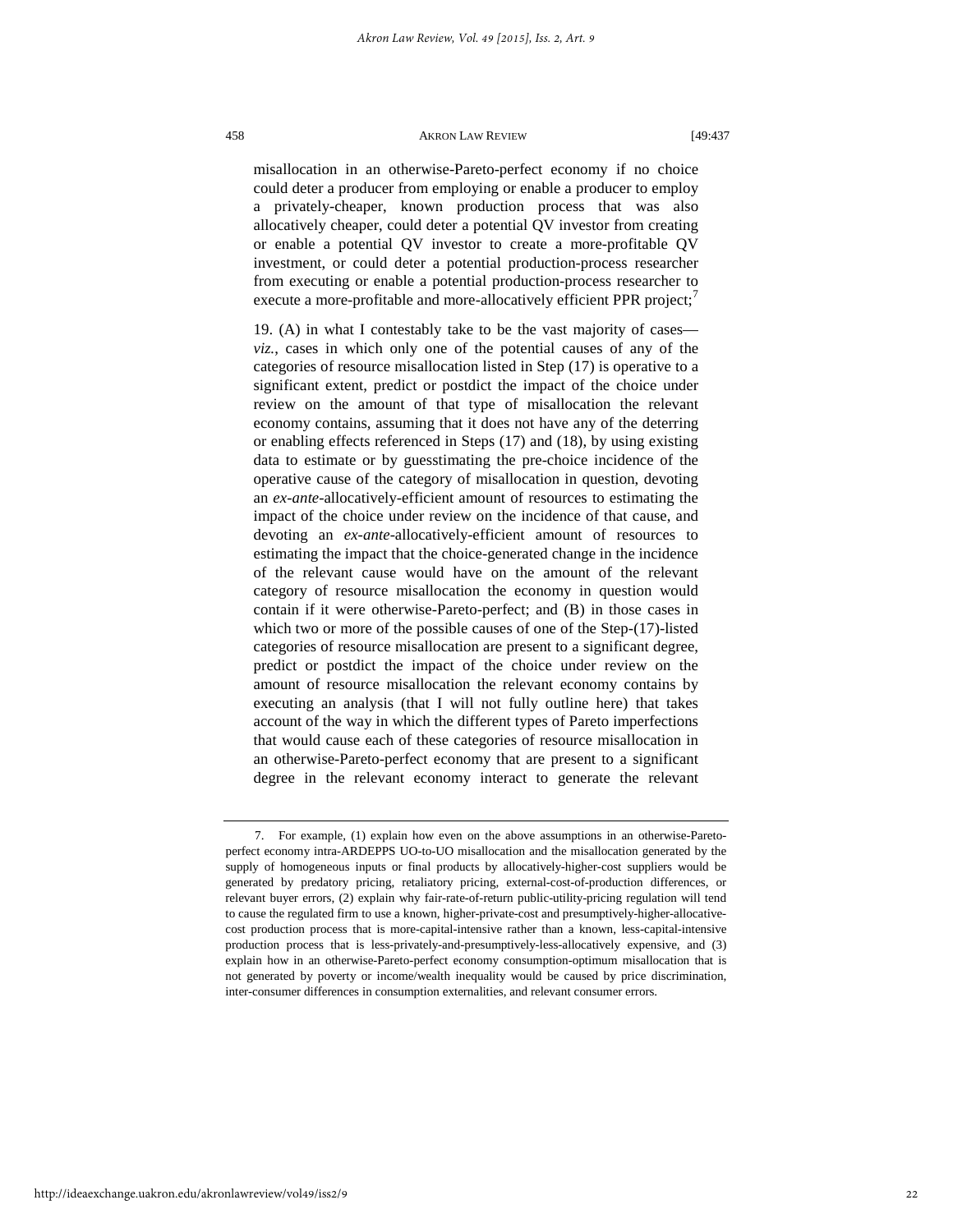category of resource misallocation by distorting the profitability of the relevant resource-allocating choices and by leading the relevant resource allocators to make unprofitable resource-allocating choices and estimating or guesstimating both the pre-choice incidence of the causes of each of these categories of resource misallocation and the impacts of the choice under review on the incidence of the causes of each such category of resource misallocation;

20. estimate or guesstimate the impact that a choice (say, a business choice to execute or not to execute a merger, acquisition, or joint venture or to grow internally or a government choice to prohibit/tax or allow/subsidize a class of private-business choices to execute mergers, acquisitions, joint ventures or to grow internally) has on the organizational allocative efficiency (proficiency) of one or more firms by permitting or precluding them from combining assets that are complementary for scale or non-scale reasons and/or by enabling two or more firms to reduce the extent to which their QV investments and/or PPR projects are more duplicative than is jointly profitable and economically efficient: (A) when the choice in question would reduce the private costs that a relevant firm or firms would have to incur to produce its/their pre-choice outputs and/or additional units of a particular good it or they are already producing, estimate or guesstimate (i) the frequency with which the choice would have this effect, (ii) the private-cost savings the choice would enable the firm or firms in question to obtain on its/their pre-choice outputs, (iii) the ratio of the associated allocative-cost savings to the private-cost savings in question, $\delta$  (iv) the quantity of additional output the choice would induce the firm or firms in question to produce and the economic efficiency of its/their producing the extra units in question;  $(8)$  when

<span id="page-23-0"></span><sup>8.</sup> This ratio will depend on the percentages of the saved resources that would otherwise have been withdrawn from UO-increasing, QV-creating, and PPR-executing uses and the ratio of the allocative value that the saved resources would have generated in those alternative uses to the private benefits they would have generated for their alternative employers.

<span id="page-23-1"></span><sup>9.</sup> The impact that the production of the extra units in question will have on economic efficiency will depend on its impact on the pre-choice and post-choice difference between the ratios of each relevant product's P\*/MC\* ratio and the weighted-average counterpart ratio(s) for the products  $Z_1$ .  $Z_N$  whose sales would be reduced by the output-expansion for the product in question where (1) the asterisks attached to the Ps indicate that the  $P^*$  figures have been adjusted to make each  $P^*$  figure equal the marginal allocative value (MLV) of the good in question (*i.e.*, to take account of the fact that P may not equal MLV in a Pareto-imperfect economy), (2) the asterisks attached to the MCs indicate that each MC figure has been adjusted to produce MC\* figures whose ratio indicates the marginal rate at which the relevant economy can transform the sacrificed bundle of  $Z_1$ . .  $Z_N$  products into the marginal unit of  $X$  (an adjustment required by the fact that the associated MC ratio will equal the relevant marginal rate of transformation only fortuitously in a Pareto-imperfect economy), and (3) the weighted –average  $P^*/MC^*$  ratio for  $Z_1$ . .  $Z_N$  is created by giving weights to the P<sup>\*</sup>/MC<sup>\*</sup> ratios for the individual products in product-set  $Z_i$ . . .  $Z_N$  that are proportionate to the allocative values of the sacrificed quantities of the respective products in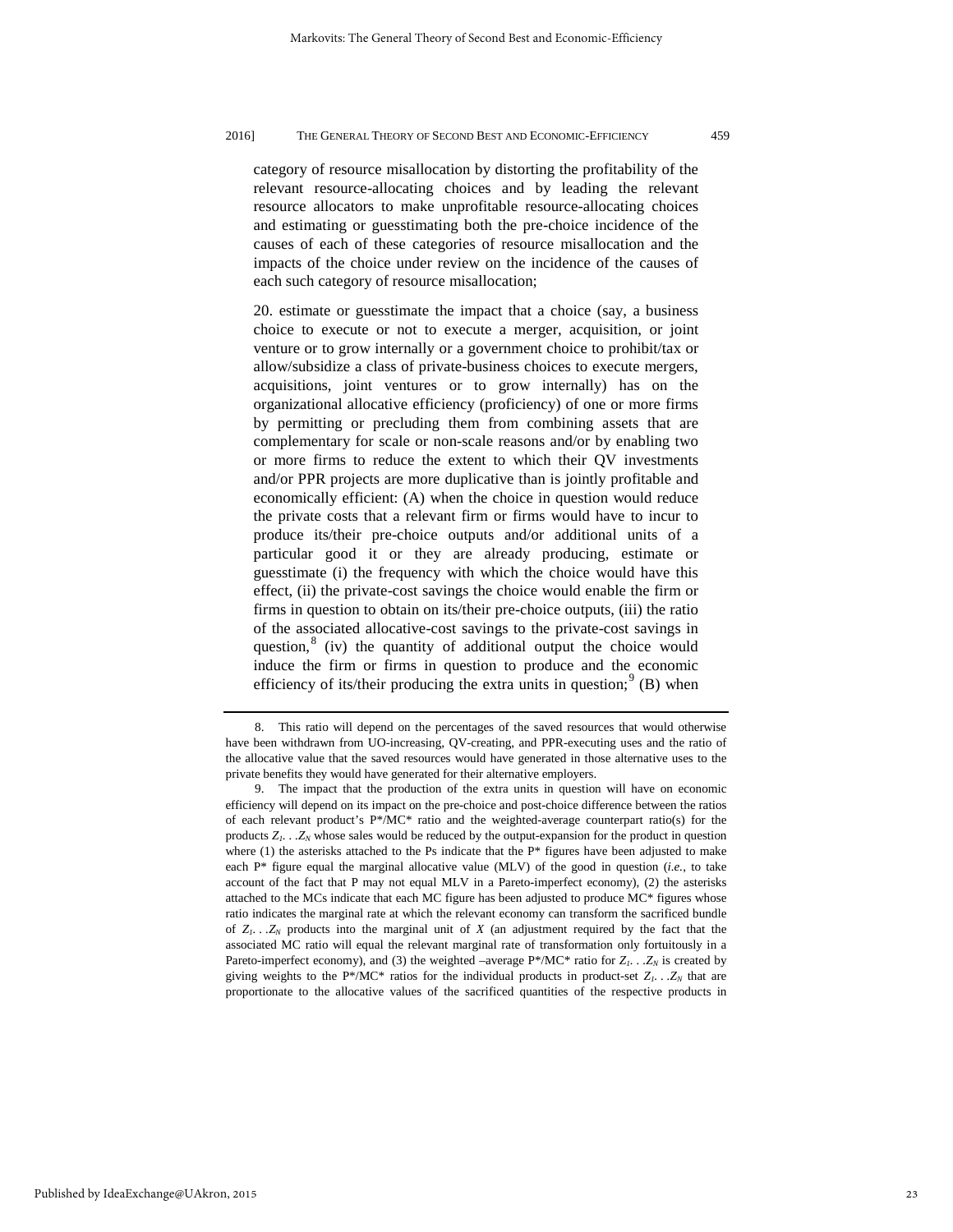the choice in question would increase the allocative efficiency of the QV investments that a relevant firm or firms could create by increasing the intrinsic efficiency of its or their individual QV investments, estimate or guesstimate (i) the frequency with which the choice would induce the firm or firms in question to substitute one or more intrinsically-more-profitable QV investments for the same quantity of intrinsically-less-profitable individual QV investments, (ii) the Paretoimperfections-generated distortion in the profits yielded by any such QV-investment substitution(s), (iii) the frequency with which the choice would induce the firm(s) whose organizational economic efficiency it increased or one of its/their rivals to make a QV investment when no QV investment would otherwise have been made by increasing the intrinsic profitability of the additional QV investment the figure in question could make and thereby either leading the firm in question to make an additional QV investment or inducing a rival to make a QV investment by creating a situation in which the firm would invest if the rival did not, (iv) the profits yielded by any such induced QV investment and the distortion in those profits (the economic efficiency of any additional QV investments the choice induced to be made),  $10$  (v) the frequency with which the choice would deter the firm or firms in question or one of its/their rivals from making a QV investment by creating a situation in which the firm or firms and the rival realize that if one of them makes a QV investment the other will find it profitable to respond by making a QV investment as well, and (vi) the amount by which the QV investment that was deterred would have increased or decreased economic efficiency;<sup>[11](#page-24-1)</sup> (C) when the choice in question would enable two or more firms that were separate at least pre-choice to reduce the extent to which their QV investments were jointly-unprofitably-duplicative and (presumptively) economicinefficiently-duplicative, estimate or guesstimate (i) the profits the choice would enable the firms in question to realize by substituting less-duplicative for more-duplicative QV investments (controlling for the quantity of resources they devote to QV investment), (ii) the Pareto-imperfection-generated distortion in those profits, (iii) whether and the extent to which, by increasing their ability to make lessduplicative QV investments, the choice makes it profitable for the firms in question to make additional QV investments, (iv) the profits

<span id="page-24-1"></span>

24

<span id="page-24-0"></span>product-set *Z1. . .ZN*.

<sup>10.</sup> The sum of the impacts of those investments on inter-ARDEPPS QV-to-QV misallocation, UO-to-QV or QV-to-UO misallocation, and PPR-to-QV or QV-to-PPR misallocation.

<sup>11.</sup> The sum of the impacts of the elimination of the QV investment in question on inter-ARDEPPS QV-to-QV misallocation, UO-to-QV or QV-to-UO misallocation, and PPR-to-QV or QV-to-PPR misallocation.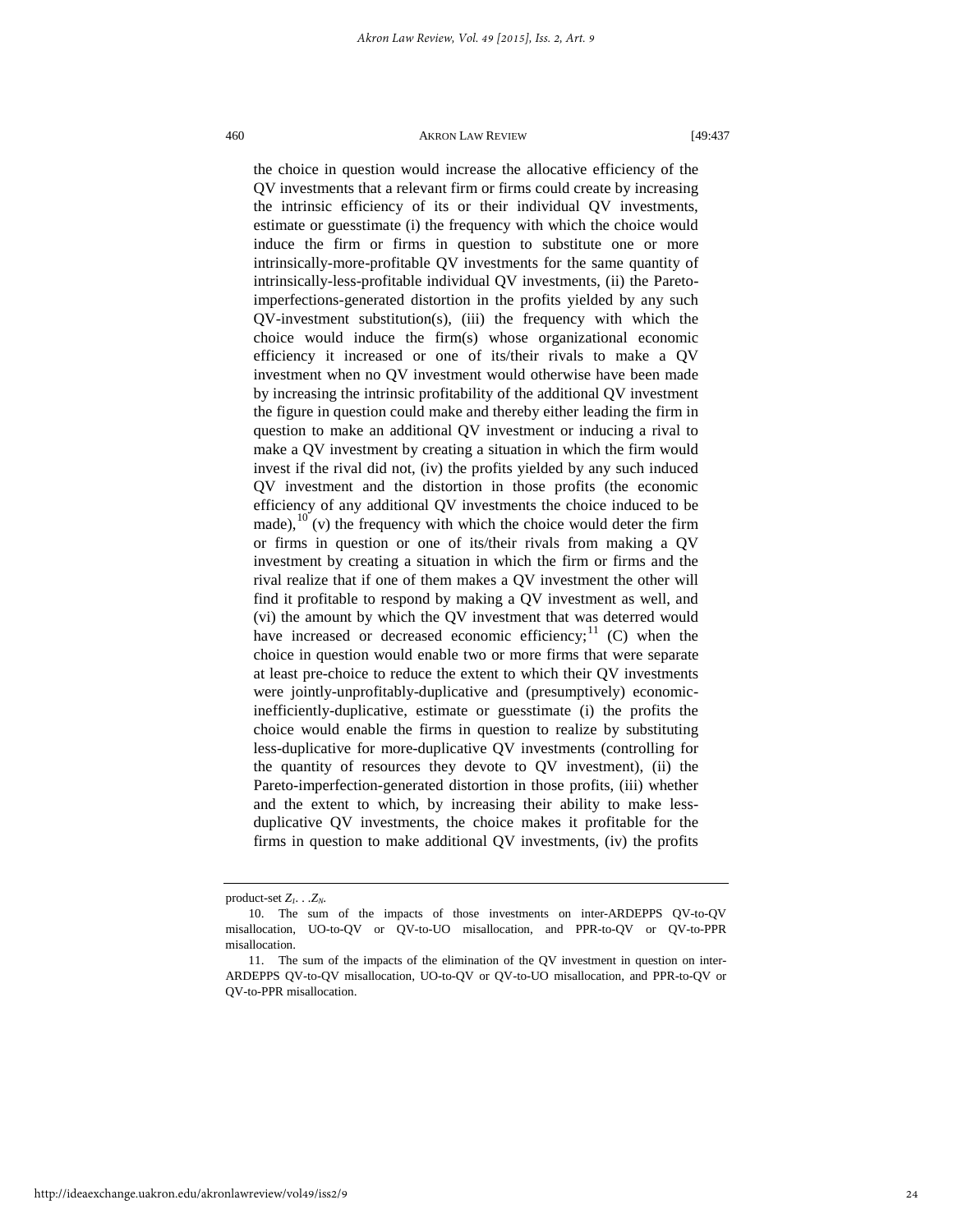the firms in question realize on any additional QV investments the choice induces them to make and the Pareto-imperfection-generated distortion in those profits (the economic efficiency of any induced additional QV investments<sup>12</sup>), (v) whether and the extent to which, by increasing their ability to make less-duplicative QV investments, the choice makes it profitable for the firms in question to reduce the amount of QV investments they make in the relevant area of productspace, and (vi) the profits the firms in question realize by reducing the amount of QV investments they make in the relevant area of productspace and the Pareto-imperfection-generated distortion in those profits (the effect of the QV-investment reduction on economic efficiency);<sup>[13](#page-25-1)</sup> (D) when the choice in question would increase the allocative efficiency of the PPR that a relevant firm or firms could execute by increasing the intrinsic allocative efficiency of the individual PPR projects it/they execute, estimate or guesstimate the parameters, sets of parameters, and economic-efficiency effects that are counterparts to the six listed after "20(B)" for the counterpart QV-investment-related possibility, and (E) when the choice in question would increase the allocative efficiency of the set of PPR projects one or more firms execute with a given amount of resources measured by their allocative cost by reducing the extent to which the PPR projects it or they execute are jointly-unprofitably-duplicative and presumptively economicinefficiently-duplicative and when the choice in question either induces one or more firms to execute additional PPR projects or deters it or them from allocating as many resources to PPR as it or they would otherwise have done, estimate or guesstimate the parameters, sets of parameters, and economic-efficiency effects that are counterparts to those listed after "20(C)" for the QV-investmentrelated counterpart analysis;

21. estimate or guesstimate the impact of the choice under review on the amount of consumption-optimum misallocation the relevant economy contains because of the poverty and income/wealth inequality associated with its allocation of final goods among their potential final consumers by estimating or guesstimating (A) the poverty and income/wealth inequality present in the relevant economy pre-choice, (B) the impact of the choice on the extent of poverty and income/wealth inequality on the society in question, and (C) the extent to which the choice-generated changes in poverty and income/wealth

Published by IdeaExchange@UAkron, 2015

<span id="page-25-0"></span><sup>12.</sup> The sum of the impacts of the induced QV investments on inter-ARDEPPS QV-to-QV misallocation, UO-to-QV or QV-to-UO misallocation, and PPR-to-QV or QV-to-PPR misallocation.

<span id="page-25-1"></span><sup>13.</sup> The sum of the impacts that the eliminated QV investment originally had on inter-ARDEPPS QV-to-QV misallocation, UO-to-QV or QV-to-UO misallocation, and PPR-to-QV or QV-to-PPR misallocation.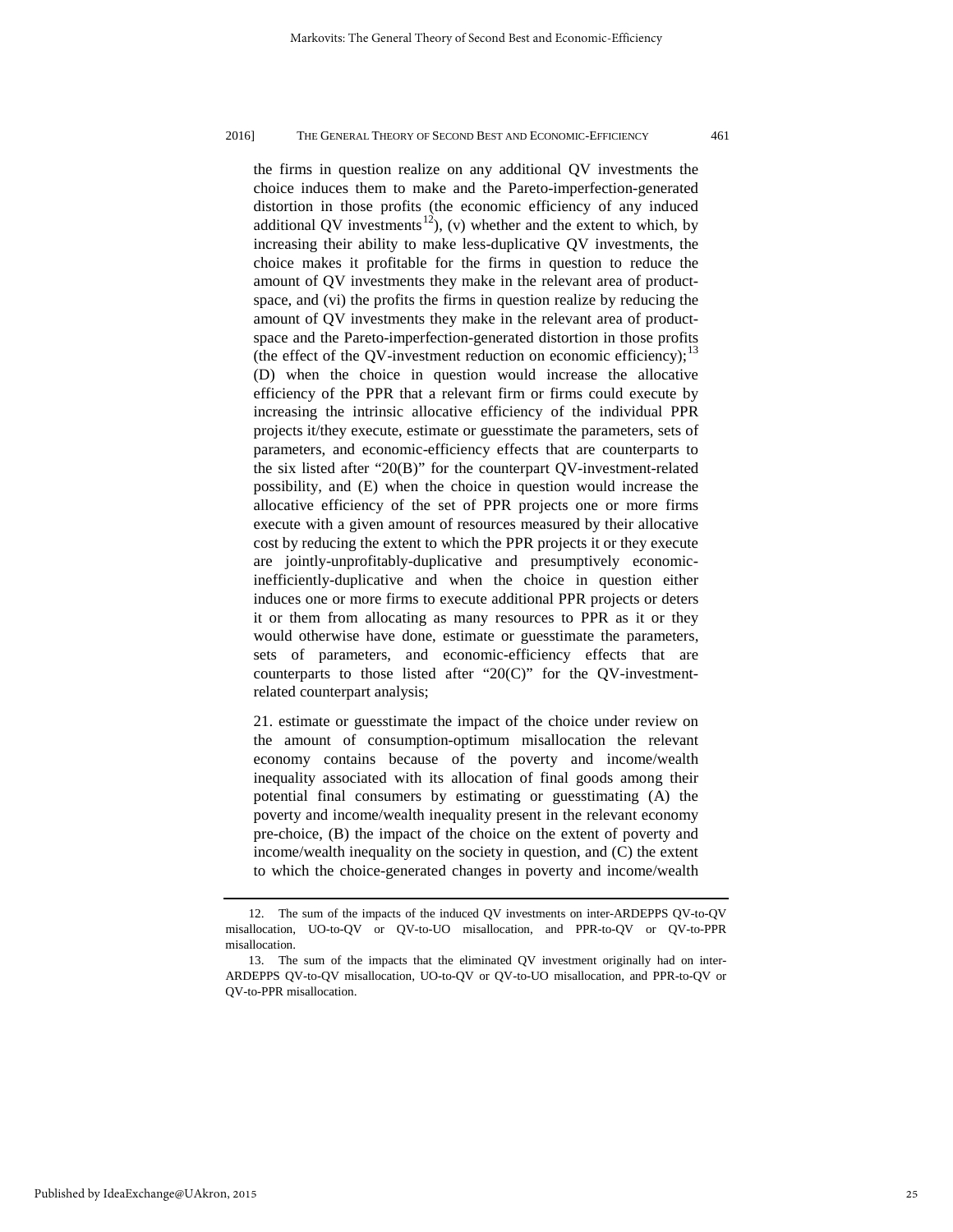inequality will affect the magnitudes of the seven categories of poverty-and/or-income/wealth-inequality-generated misallocation that will be identified in the final paragraph of Part IV of this Article (the paragraph that immediately precedes its Conclusion);

22. estimate or guesstimate the economic-efficiency effect of the impact that the choice under review will have by generating fiscal effects that cause the government to make decisions that alter economic efficiency: (A) estimate or guesstimate the fiscal impact of the choice under review (its impact on the tax revenues the relevant government collects, the profits the relevant government makes by selling goods and services conventionally produced by nongovernment actors, the fees it collects for providing what are conventionally government-services [e.g., court fees], the private transaction costs it incurs to devise and pass legislative and administrative regulations and to implement such laws and regulations through the Executive Branch [through administrative agencies, police, prosecutorial offices, prison systems, and parole-related institutions], and the private transaction costs the government incurs to operate its courts); and (B) estimate or guesstimate the economic efficiency of the decisions that the choice under review causes the relevant government to make by altering its fiscal position—(i) if the analyst concludes that the choice under review will worsen the government's fiscal position, (a) estimate or guesstimate the extents to which the government will respond to this reality by raising tax-rates or imposing new taxes, by raising the prices it charges for goods and services, by printing money or selling bonds to "finance" the relevant deficit, or by eliminating other expenditures and (b) analyze the economic-efficiency effects of these government responses, and (ii) if the analyst concludes that the choice under review will improve the government's fiscal position, (a) estimate or guesstimate the extents to which the government will respond to this reality by lowering tax-rates or eliminating some taxes, lowering the prices it charges for goods and services, destroying some of the money it possesses or retiring some government debt, or making other expenditures and (b) analyzing the economic efficiency of each of these responses;

23. estimate or guesstimate the impact that the choice will have on the allocative transaction costs generated in the economy that were not counted as an allocative cost in the previously-executed economicefficiency predictions or postdictions: (A) the additional allocative transaction costs that a government choice to devise and pass a policy caused or would cause the government to generate itself and the additional allocative transaction costs that a government choice to implement a policy (say, enforce a law or process a transfer-claim)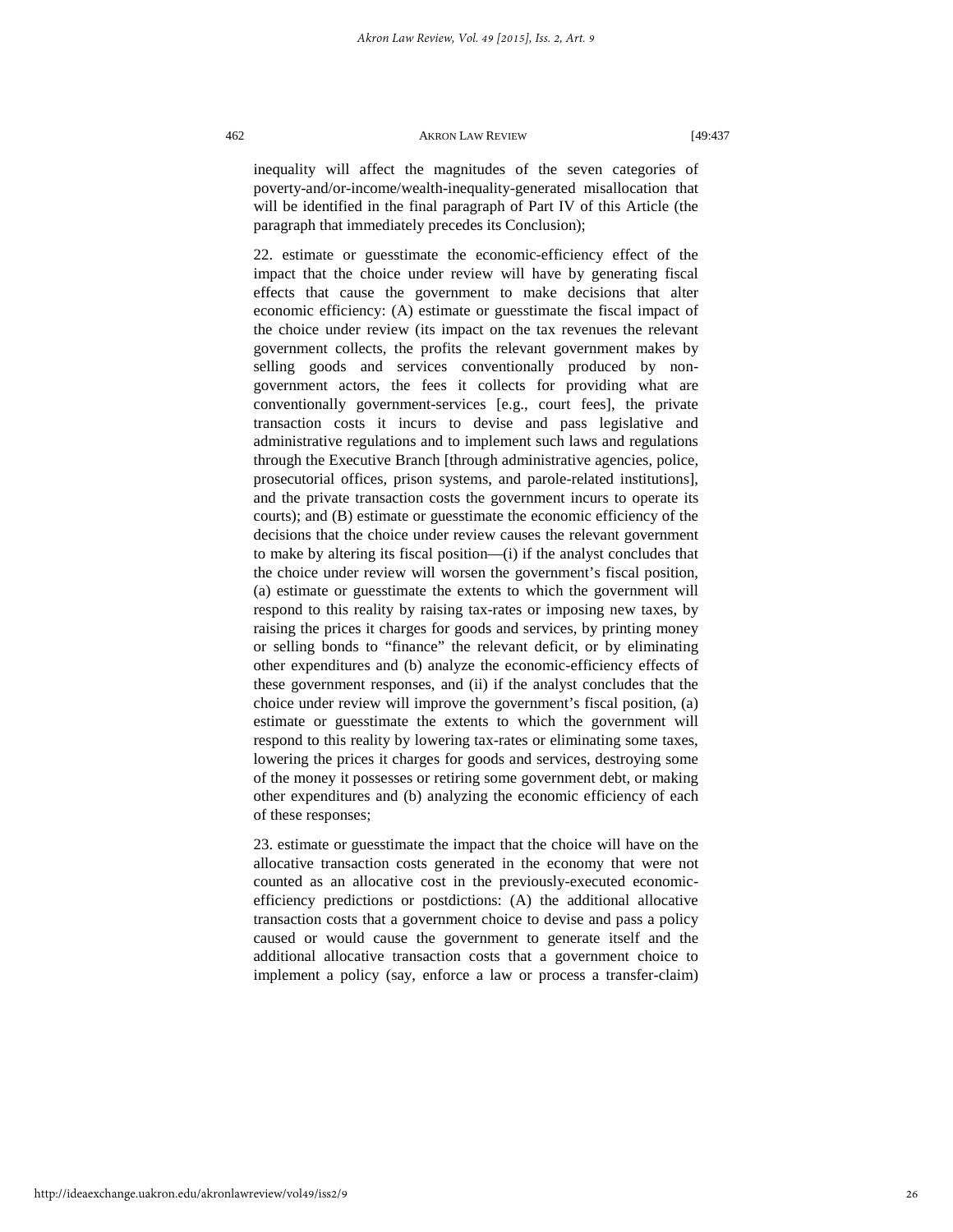caused or would cause the government to generate, the perpetrators to generate (to defend themselves if they were being prosecuted or subjected to an administrative hearing or to conceal their illegal activity or to pursue a transfer-claim), victims to generate to obtain redress or compensation, and those who think they are or may be eligible for government transfers to generate to apply for those transfers or (B) the allocative-transaction-cost reductions that a government choice to pass or implement a law or regulation would generate by deterring potential violators from engaging in allocativetransaction-costly conduct and by obviating the potential victims of the deterred conduct making allocative-transaction-costly moves to reduce their vulnerability to such conduct.

24. estimate or guesstimate the impact that the choice under review had or would have on the risk and uncertainty costs that relevant individuals bear (which are allocative as well as private costs) and on the allocative cost of the risk-and-uncertainty-cost-reduction moves that individuals and organizations make;

25. add together the estimates and/or guesstimates of the impacts of the choice under review on the amounts of all categories of resource misallocation, on the amount of misallocation the government's related fiscal decisions generate, on those of the allocative transaction costs generated in the economy that were not previously counted, on the risk and uncertainty costs borne by relevant individuals, and on the allocative cost of the risk-and-uncertainty-cost-avoidance moves made by relevant individuals and organizations to generate an initial estimate of the economic efficiency of the choice under review;

26. assess the *ex ante* economic efficiency of doing further theoretical research and additional empirical research into the magnitudes of the parameters whose relevance to the economic efficiency of the choice under review theory has established: estimate (A) the allocative cost of withdrawing from their alternative uses the resources that would be devoted to the additional research projects that could be executed, any allocative cost any additional research would generate by delaying the relevant choice/decision, and any net allocative costs the government would generate to finance the research expenditures in question; (B) the allocative benefits that each possible research-project would generate—(i) the probability that the information that each possible additional research project would provide would critically affect the analyst's assessment of the economic efficiency of the choice under review *times* the allocative-efficiency gain that that information would generate if it would critically affect the analyst's conclusion about whether the choice under review was/would be economically efficient (on the naïve assumption that the decision whether to make any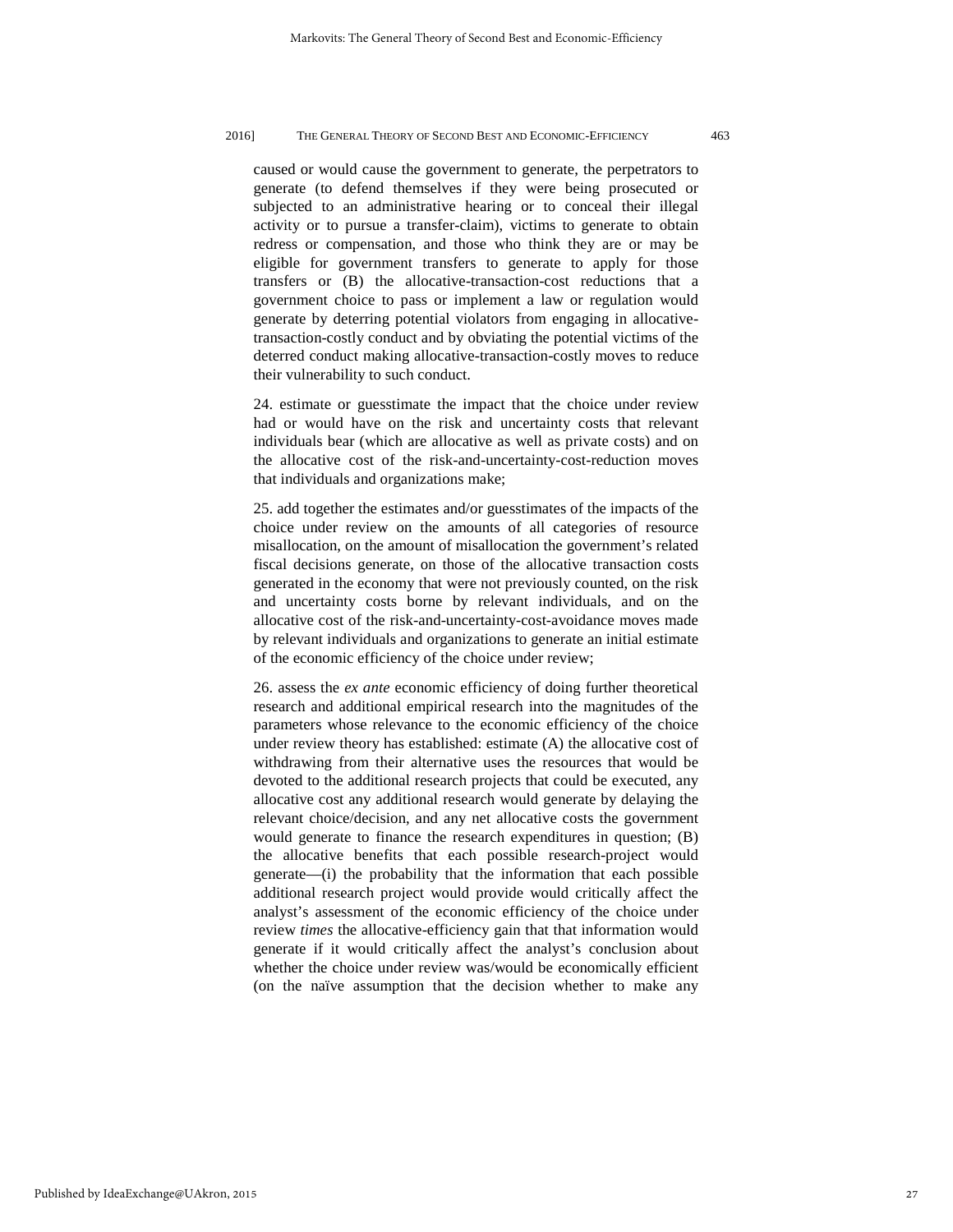relevant choice would be completely determined by the choice's predicted economic efficiency, the economic-efficiency gain that would be generated by substituting the choice the additional research would cause to be made for the choice that would otherwise have been made [*minus* the allocative cost of revising the choice that would otherwise have been made]) *plus* (ii) the allocative benefits the relevant research-project would yield by increasing the accuracy of the estimates or guesstimates of the economic efficiency of other choices, and relatedly (C) the difference between the allocative-benefit and allocative-cost estimates in question (i.e., the *ex ante* allocative efficiency of each possible additional research project);

27. execute the additional research projects estimated to be *ex ante* economically efficient;

28. repeat Steps (26) and (27) until no additional research project is found to be *ex ante* economically efficient; and

29. generate a final estimate of the economic efficiency of the choice under review from the results of all the theoretical and empirical research that was available or was executed for the purpose of assessing the economic efficiency of the choice under review and guesstimates of the magnitudes of those parameters that have not been investigated sufficiently to be estimated and publish the relevant economic-efficiency conclusion together with a detailed account of the analyses that generated it.

I anticipate that even those who are willing to admit that (what should I say?) my protocol is thorough (exhaustive and exhausting?) and perhaps even clever will dismiss it as impracticable. I have three responses. First, it is essential to recognize that I am not proposing that economic-efficiency analysts execute all the steps in this protocol perfectly or even as well as they could if one ignored the allocative cost of any such efforts; I am proposing that economic-efficiency analysts execute the protocol to a third-best-allocatively-efficient extent. Indeed, the previous sentence is somewhat miswritten in that my account of the protocol's various relevant steps includes instructions that they be executed to a TBLE extent. Second, a self-serving assertion: I am confident that, in virtually all situations, some more-or-less-refined variant of this protocol will be third-best allocatively efficient—that the use of some variant of the protocol will increase economic efficiency if public choices are based to any insignificant degree on the economicefficiency conclusions it generates. Third, there is no justifiable alternative to this protocol (or to a version of this protocol that has been improved by further work). No-one has developed an alternative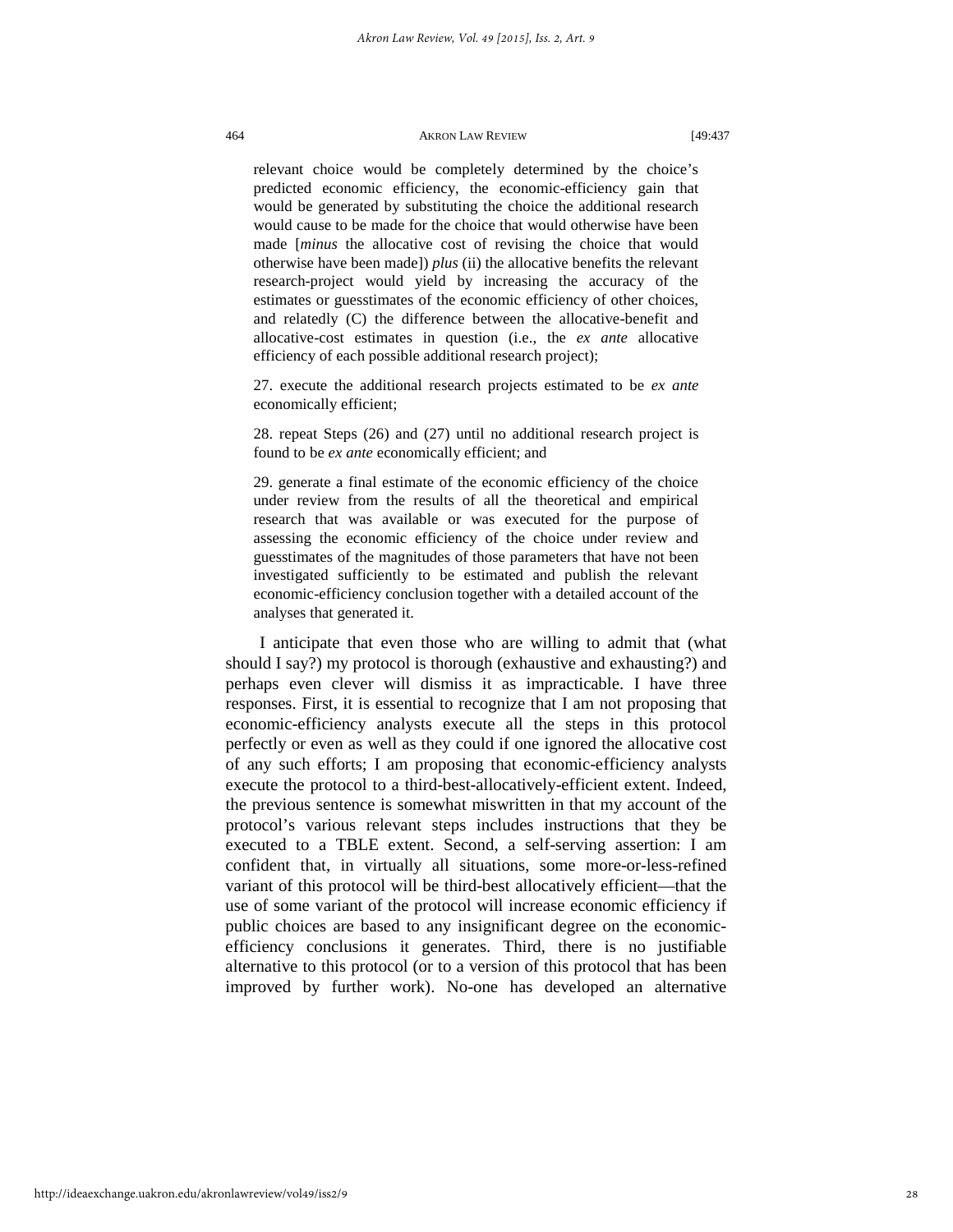protocol for predicting or postdicting the economic efficiency of a choice that responds defensibly to The General Theory of Second Best, and, I submit, no defensible alternative can be developed. Only one defensible course of action is available to economists and others who reject this protocol: admit that nothing reliable can be said about the economic efficiency of choices and recommend that choices be evaluated exclusively on such other grounds as their impact or distributive and/or corrective justice and/or the moral defensibility of the decision-procedure through which they were made.

# IV. THE ECONOMIC EFFICIENCY OF TAXING THOSE WHO ARE BETTER-OFF THAN THE AVERAGE MEMBER OF THE RELEVANT SOCIETY TO FINANCE REDISTRIBUTIONS THAT REDUCE POVERTY AND/OR INCOME/WEALTH INEQUALITY

Almost regardless of the distributive norm to which they individually subscribe, most economists claim that a trade-off must be made between equality and economic efficiency.<sup>[14](#page-29-0)</sup> I think that this conclusion is certainly contestable and probably wrong. Because I suspect that this issue is of more interest to the probable readers of this Symposium than are the fairly-technical analyses of Second-Best Theory and its implications that the rest of this Article has executed, I have decided to close this Article by analyzing the allegation that a trade-off must be made between equality and economic efficiency despite the fact that Second-Best Theory plays a relatively-small role in the relevant analysis.

The traditional argument for the equality/economic-efficiency trade-off is first-best:

1. in an otherwise-Pareto-perfect economy, the taxes on the margin of earned income that would be levied to finance any transfers to the poor would misallocate resources by reducing the private benefit from supplying market labor (the net wage) below the allocative benefits the relevant labor would supply (which, on otherwise-Pareto-perfect assumptions, would equal the gross [before-tax] wage that workers would be paid), thereby causing potential suppliers of market labor to allocate from the perspective of economic efficiency too much time to the supply of do-it-yourself labor and the "production" of leisure and not enough time to the supply of market labor;

2. in an otherwise-Pareto-perfect economy, the taxes on the margin of

<span id="page-29-0"></span><sup>14.</sup> *See, e.g.*, ARTHUR M. OKUN, EQUALITY AND EFFICIENCY: THE BIG TRADEOFF (The Brookings Institution, 1975).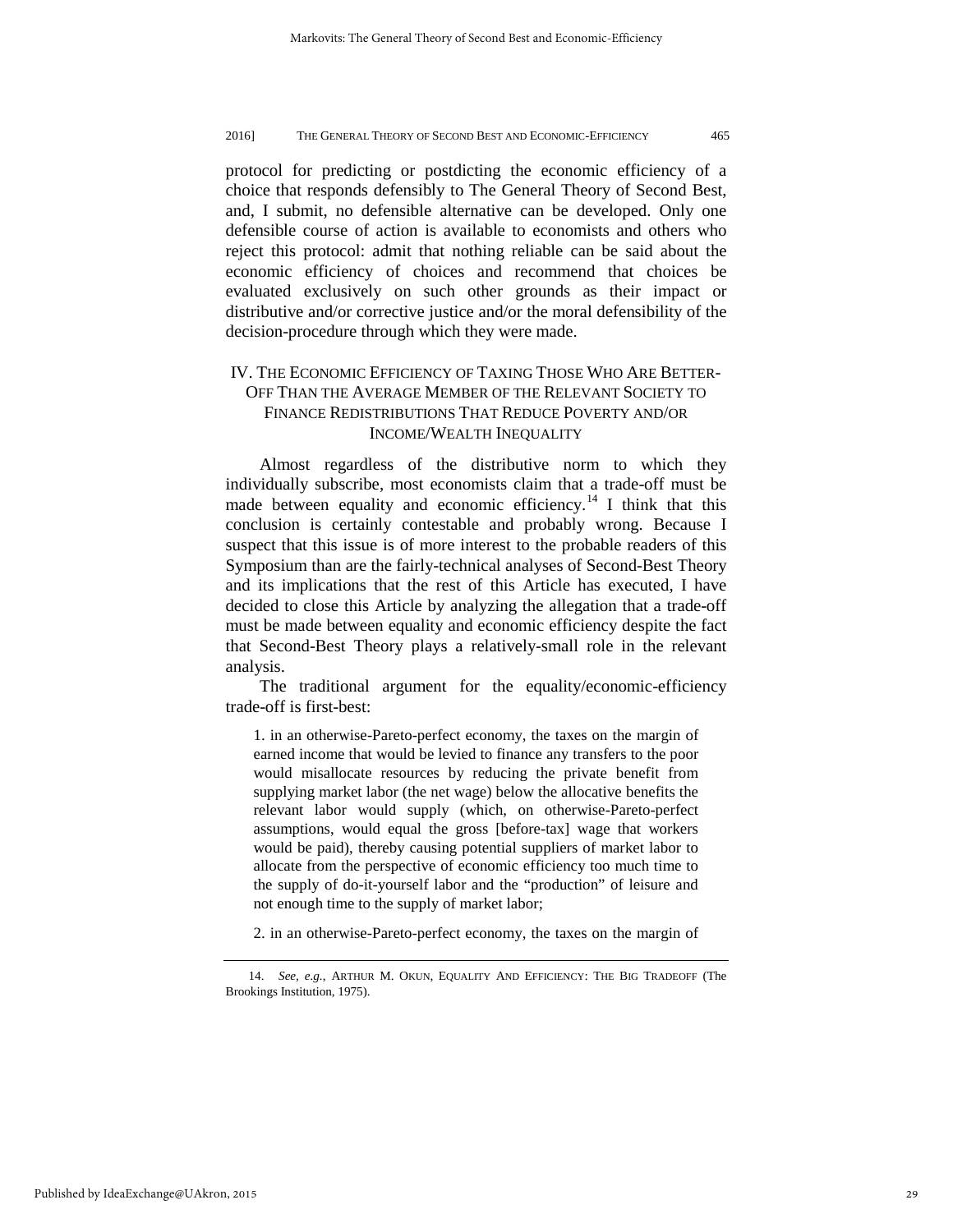unearned income that would be levied to finance any transfers to the poor would misallocate resources by reducing the private benefits from saving and investing (the net private returns to investment) below the allocative benefits that investment generates (on otherwise-Paretoperfect assumptions, the gross [before tax] returns to investment), thereby causing potential investors to misallocate resources both by saving and investing less than would be economically efficient and by supplying less market labor than would be economically efficient (to the extent that part of the private benefits from supplying such labor consists of the returns a worker can earn by saving and investing his or her wages); and

3. in an otherwise-Pareto-perfect economy, those transfers to the poor or to individuals with lower-than-societal-weighted-average income and wealth that increase when their income and wealth decrease or that increase with their illnesses and disabilities will tend to cause economic inefficiency by deterring their potential recipients from supplying economically-efficient market labor and from making economically-efficient decisions to save and invest and by inducing their potential recipients to make economically-inefficient general consumption, life-style, labor, and medical-care-consumption choices that increase the extent to which they suffer illnesses and disabilities that result in their receiving government transfers.

All these arguments can be criticized for ignoring the relevance of the other Pareto imperfections that our economy contains. However, with minor exceptions, I think that even in our actual, highly-Paretoimperfect economy the redistributive policies whose economic efficiency these first-best arguments call into question do cause the categories of economic inefficiency such arguments are incorrectly used to "demonstrate" their cause.

The reason why the standard economic claim that equality must be traded off against economic efficiency is at a minimum contestable and, I believe, wrong is not that the argument for that claim is first-best (ignores The General Theory of Second Best) but that it ignores the fact that poverty and/or income/wealth inequality generates economic inefficiency in at least seven ways. More specifically, the standard claim that equality must be traded off against efficiency is wrong because it ignores the fact that redistributions that reduce poverty and income/wealth inequality will increase economic efficiency by reducing the amount of economic inefficiency generated in the relevant economy because the poverty/wealth-income-inequality it contains (1) increases the amount of misallocation the economy generates because economically-efficient investments in the human capital of children and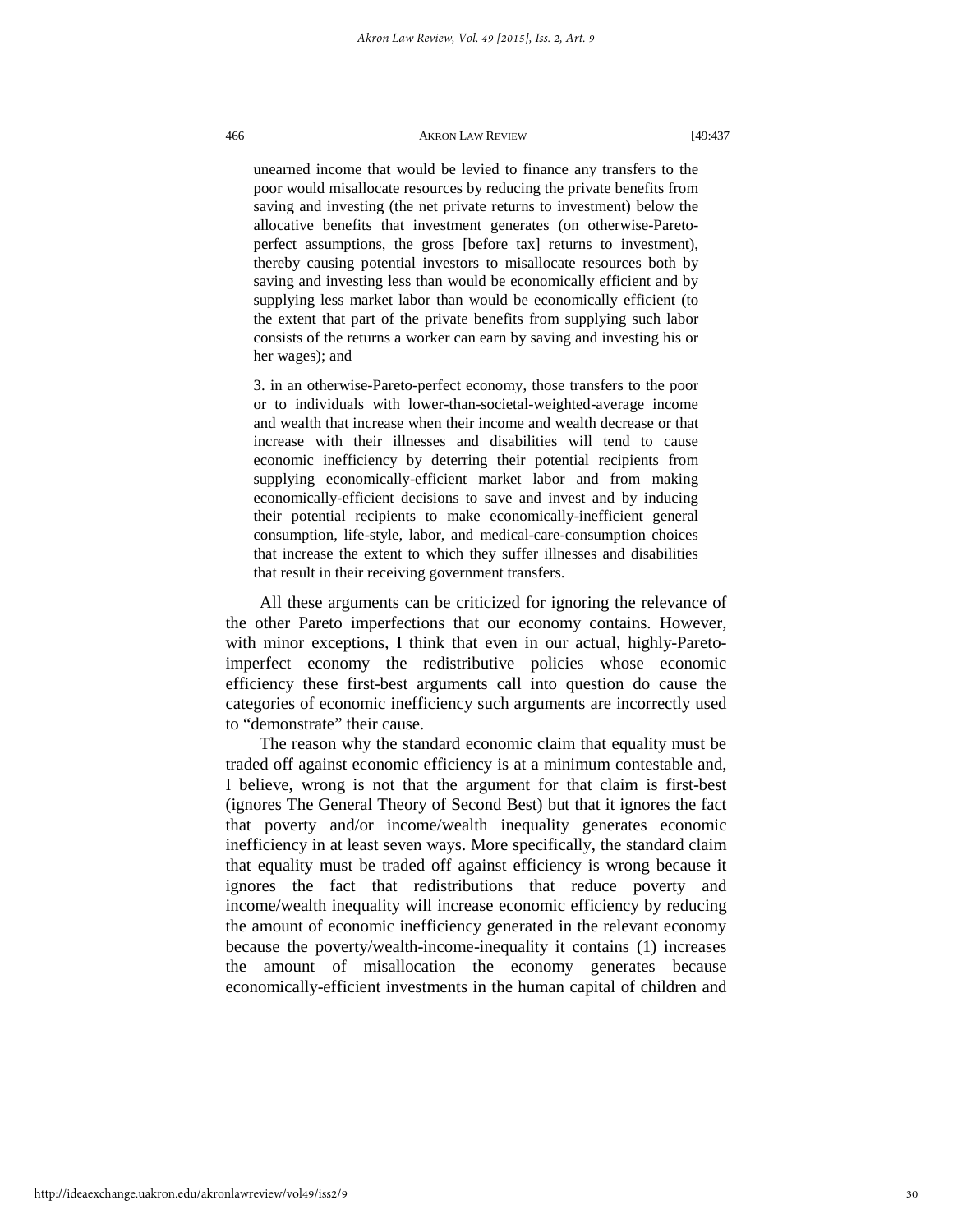adults are not made; (2) increases the amount of misallocation that consumption choices generate because it is advantageous for individuals when they are poor to make external-cost-generating consumption choices (e.g., to buy cheap, external-cost-generating cars and rent cheap, external-cost-generating housing units) whose consumption by them is economically inefficient); (3) increases the amount of misallocation generated because the relevant economy's members make privatelydisadvantageous consumption choices that are economically inefficient—i.e., because (A) by damaging them neurologically (by affecting their mothers' nutrition, physical health, and psychological state when they are *in utero*) and by reducing their preparedness for schooling and the quality of the education they receive both inside and outside schools, the poverty of the poor increases both the frequency with which the individuals who are poor fail to understand the attributes of products and their full cost to them and the frequency with which they do their math wrong or make consumption choices unthinkingly and (B) by increasing their frustration and unhappiness, the poverty of individuals who are poor leads them to discount future benefits too highly from the perspective of their own lifetime welfare; (4) increases the amount of misallocation that poverty causes by inducing individuals who are poor to make economically-inefficient decisions to perform dangerous, lawful labor in all the ways that it causes poor individuals to make economically-inefficient consumption-decisions that are not in their interest and, in a society in which poor individuals who have been injured at work or their families receive various types of government transfers for which their non-poor counterparts would not be eligible, by rendering economically-inefficient decisions to perform dangerous lawful labor profitable for those who make them or for their families; (5) increases the amount of misallocation that the people who are poor or have significantly less income and wealth than does the average participant in the relevant economy generate by engaging in economically-inefficient criminal activities, by making them less concerned about the impact of their criminal choices on their victims (by alienating them), by reducing the difference between the attractiveness of life in prison and life without successful crime outside prison, by causing them to use too high a discount rate to calculate the present value of their future welfare, and by causing them to be too optimistic about the profitability of crime for reasons other than the discount rate they apply to their future welfare; (6) reduces the political influence of the individuals who are poor or have lower-than-average income/wealth below the political influence of individuals who are not poor or who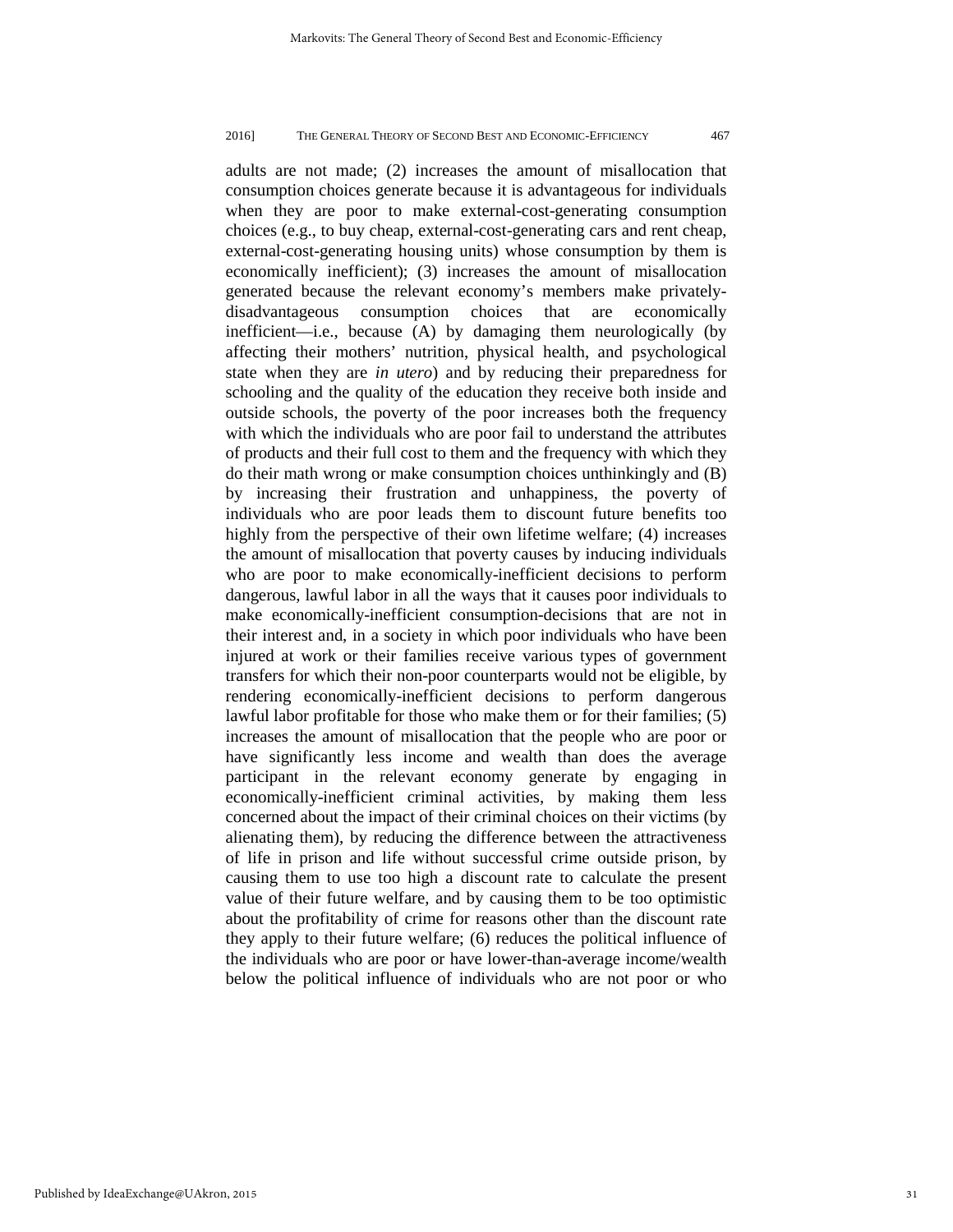have higher-than-average income/wealth and thereby increases the amount of economic inefficiency the government of the relevant society generates because its choices are based on a calculation that places a lower weight on the average dollar gained or lost by the individuals who are absolutely or relatively poor than on the average dollar gained or lost by the individuals who are not absolutely or relatively poor; and hopefully (7) increases the economic inefficiency the economy generates because its distribution of income and wealth dis-serves (on balance) the "external preferences" of the members of and participants in the society in question (their non-parochial preferences for the resources and opportunities that others have).

# V. CONCLUSION

The General Theory of Second Best demonstrates that, in a situation in which one or more members of a set of sufficient conditions for the achievement of an optimum cannot or will not be fulfilled, there is no general reason to believe that choices that increase the extent to which the other members of the relevant set of sufficient conditions are fulfilled will even tend on that account to yield an improvement. In economics and Law & Economics, the optimum that is usually in play is maximizing economic efficiency, the relevant set of sufficient conditions for the maximization of economic efficiency is the set of Pareto-optimal conditions, and the basic negative corollary of The General Theory of Second Best is that the conventional economic-efficiency argument for increasing seller competition, decreasing monopsony, reducing externalities, lowering taxes on the margin of income, improving the product-attribute, product-performance, and full-product-purchasingcost information available to buyers, and increasing the extent to which resource allocators make the decisions that would best satisfy their preferences if they were perfectly informed cannot bear scrutiny because it assumes incorrectly, in contravention of The General Theory of Second Best, that the fact that no imperfection in seller competition, no monopsony, no externalities, no taxes on the margin of income, resource-allocator sovereignty, and resource-allocator maximization are Pareto-optimal conditions implies that, even in our inevitably-Paretoimperfect economy, choices that increase the extent to which each or all of these conditions is/are fulfilled will on that account increase economic efficiency.

This Article delineates, explains, and illustrates The General Theory of Second Best, explains and outlines the protocol for economic-